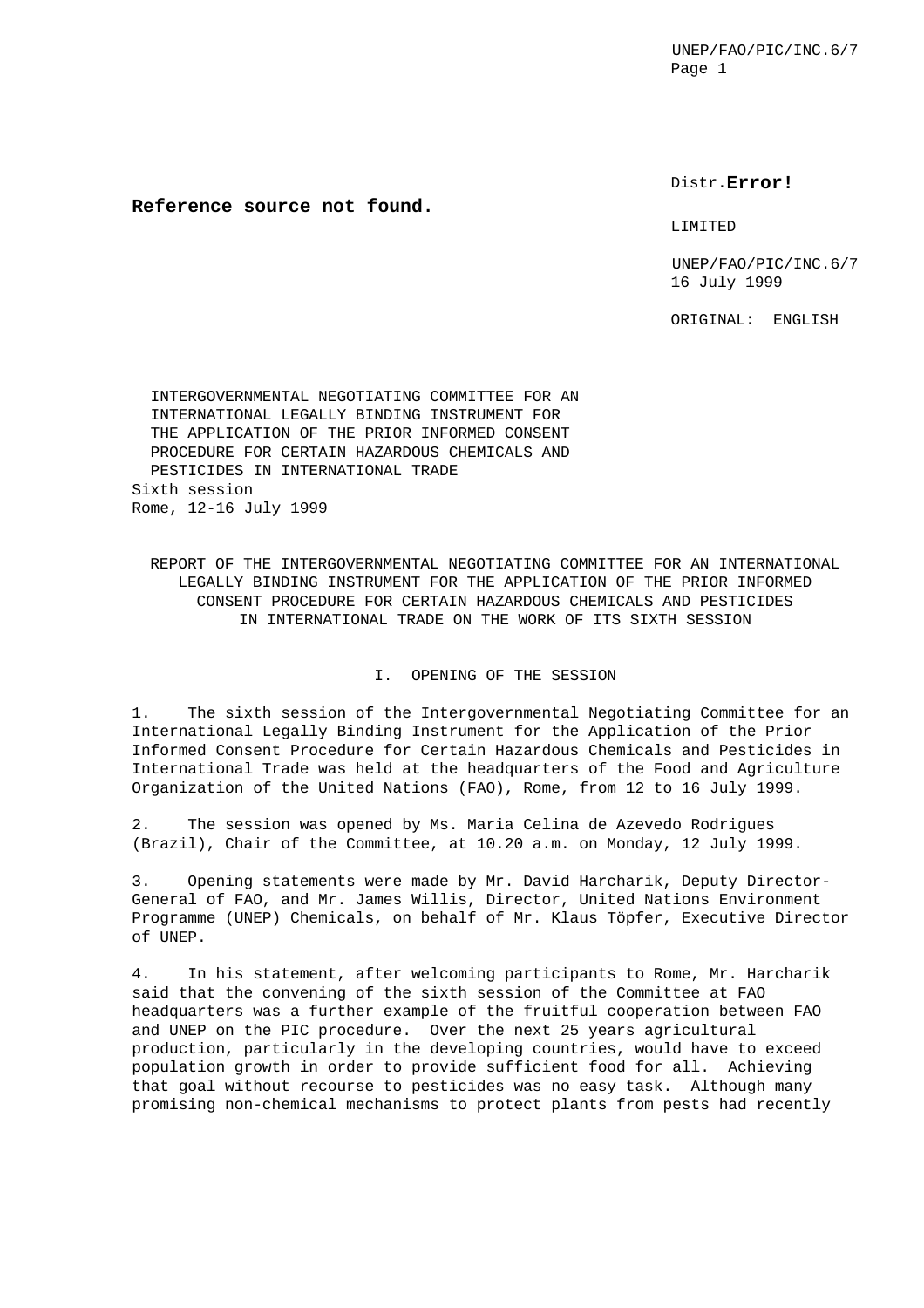been identified, their introduction and widespread application could pose problems. In developing countries, pesticide regulations were lacking or not enforced and most farmers were unable to handle highly toxic pesticides in a safe manner. By restricting access to such chemicals, the PIC procedure would contribute to the sustainability of agriculture in developing countries.

5. After identifying the main tasks before the Committee at the current session, he recalled that the governing bodies of FAO and UNEP had authorized the participation of those organizations in the secretariat during the interim period, as well as in the future secretariat of the Convention. A report on the outcome of the Conference of Plenipotentiaries, the secretariat arrangements and the current session would be presented to the FAO Conference in November 1999.

6. Developing countries needed assistance in implementing the Convention and managing pesticides and chemicals. Donors should thus give careful consideration to their needs. The countries themselves must also take steps to strengthen their regulatory infrastructures and control mechanisms, and farmers must be assisted in taking decisions on pest management. In closing, he called upon States to ratify the Convention as soon as possible and thanked donors for their generosity in enabling participants from developing countries to attend.

7. In his statement, Mr. Willis welcomed participants and conveyed the Executive Director's best wishes for a successful meeting. The Rotterdam Convention had been adopted two years in advance of the goals set in chapter 19 of Agenda 21 and would offer greater protection to health and the environment - particularly in developing countries and countries with economies in transition - than the previous voluntary procedure.

8. The resolution on interim arrangements brought the voluntary PIC procedure into line with the procedure in the Convention and provided for a "fast start" to the Convention. He outlined tasks facing the Committee at its current session, including the need to set in motion the voluntary implementation of the new PIC procedure; to provide guidance to the interim secretariat during the interim period; to explore means of providing the necessary financial resources for the operation of the Convention and the secretariat during that interim period; to launch the preparatory process for the first meeting of the Conference of the Parties; and to consider the important issues raised during the Conference of Plenipotentiaries in Rotterdam.

9. Noting with gratification the level of participation at the current session - the largest to date - he expressed the hope that it would build on past successes and maintain the excellent spirit of cooperation that had distinguished the negotiations for the Convention. He noted the generous contributions from a number of donors which had enabled the Committee's sixth session to be held, urged States that had not already done so to sign the Convention and called for early ratification by those that had.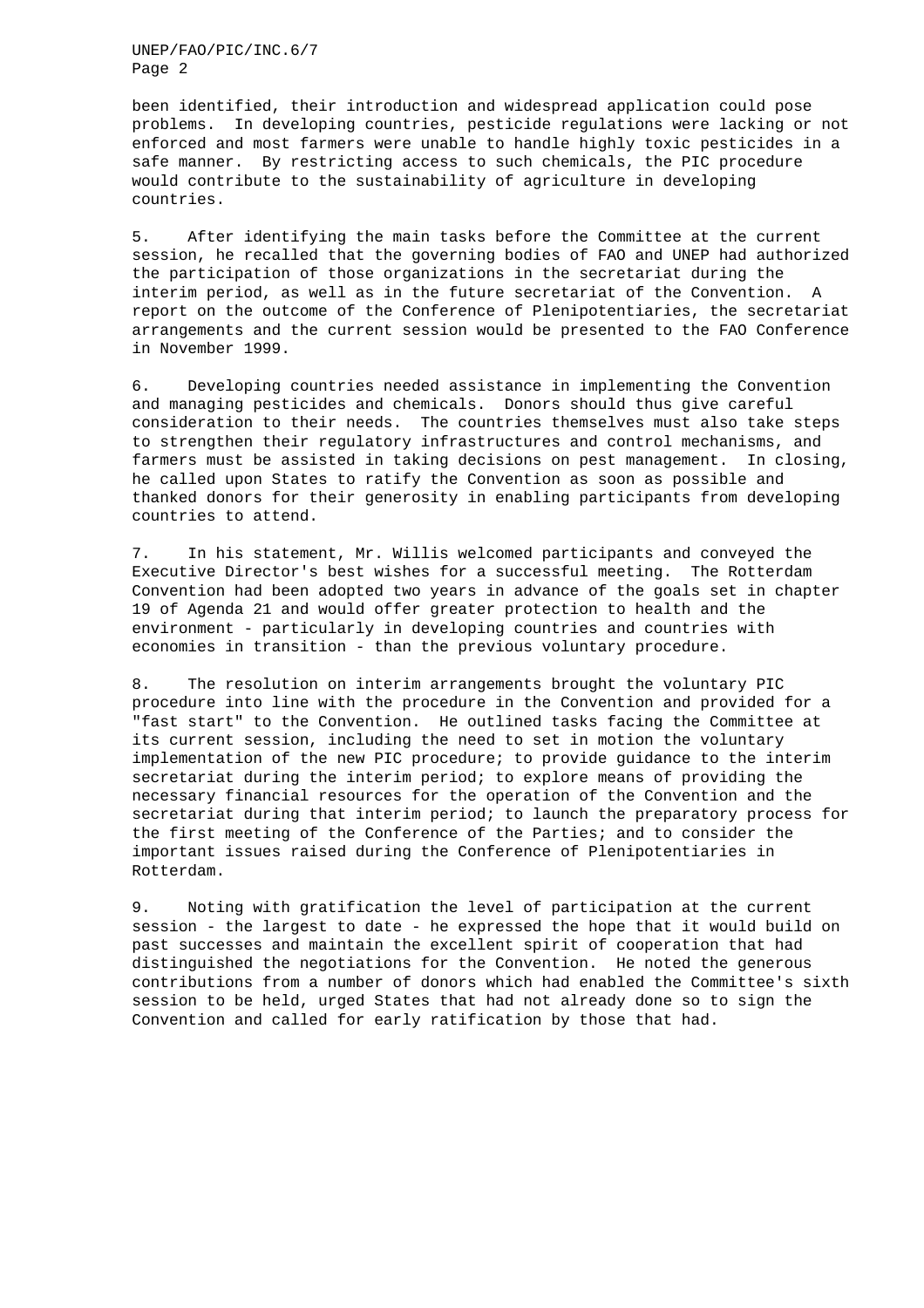#### II. ORGANIZATIONAL MATTERS

#### A. Attendance

10. The session was attended by representatives of the following parties: Algeria, Angola, Argentina, Armenia, Australia, Austria, Bangladesh, Barbados, Belarus, Belgium, Brazil, Burkina Faso, Burundi, Cameroon, Canada, Central African Republic, Chad, Chile, China, Colombia, Comoros, Congo, Costa Rica, Côte d'Ivoire, Croatia, Cuba, Cyprus, Czech Republic, Denmark, Dominica, Ecuador, Egypt, El Salvador, Eritrea, Estonia, Ethiopia, European Community, France, Gabon, Gambia, Georgia, Germany, Ghana, Greece, Guinea, Haiti, Hungary, India, Indonesia, Iran (Islamic Republic of), Iraq, Israel, Italy, Jamaica, Japan, Jordan, Kenya, Kuwait, Lesotho, Liberia, Libyan Arab Jamahiriya, Lithuania, Madagascar, Malawi, Malaysia, Mali, Mauritania, Mauritius, Mexico, Mongolia, Morocco, Nepal, Netherlands, New Zealand, Nicaragua, Niger, Nigeria, Norway, Oman, Pakistan, Panama, Paraguay, Peru, Philippines, Poland, Portugal, Qatar, Republic of Korea, Republic of Moldova, Romania, Russian Federation, Rwanda, Syrian Arab Republic, Thailand, The former Yugoslav Republic of Macedonia, Tunisia, Turkey, Uganda, Ukraine, United Kingdom of Great Britain and Northern Ireland, United Republic of Tanzania, United States of America, Uruguay, Uzbekistan, Venezuela, Yemen, Zambia and Zimbabwe.

11. The following United Nations bodies and specialized agencies were represented: United Nations Institute for Training and Research (UNITAR), World Trade Organization (WTO) and Secretariat of the Basel Convention.

12. The following other intergovernmental organizations were represented: League of Arab States, Organization of the Islamic Conference and Organization for the Prohibition of Chemical Weapons.

13. The following non-governmental organizations were represented: Chemical Manufacturers Association, Consumers International, European Chemical Council, Foundation for Advancements in Science and Education, Global Crop Protection Federation, Indian Chemical Manufacturers Association, International Association of Lions Clubs, International Centre for Environmental, Social and Policy Studies, International Council of Women, International Union of Food, Agricultural, Hotel, Restaurant, Catering, Tobacco and Allied Worker's Association (IUF-UITA-IUL), Japan Crop Protection Association, International Council of Chemicals Associations, Pesticide Trust, Project Voarisoa, Westdeutscher Rundfunk and World Wide Fund for Nature (WWF)-International.

### B. Officers

14. The following officers continued to serve in their respective capacities on the Bureau of the Committee:

| $chair$ :    | Ms. Maria Celina de Azevedo Rodrigues (Brazil)                                            |
|--------------|-------------------------------------------------------------------------------------------|
| Vice-Chairs: | Mr. William Murray (Canada)<br>Mr. Mohamed El-Zarka (Eqypt)<br>Mr. Yuri Kundiev (Ukraine) |
| Rapporteur:  | Mr. Wang Zhijia (China)                                                                   |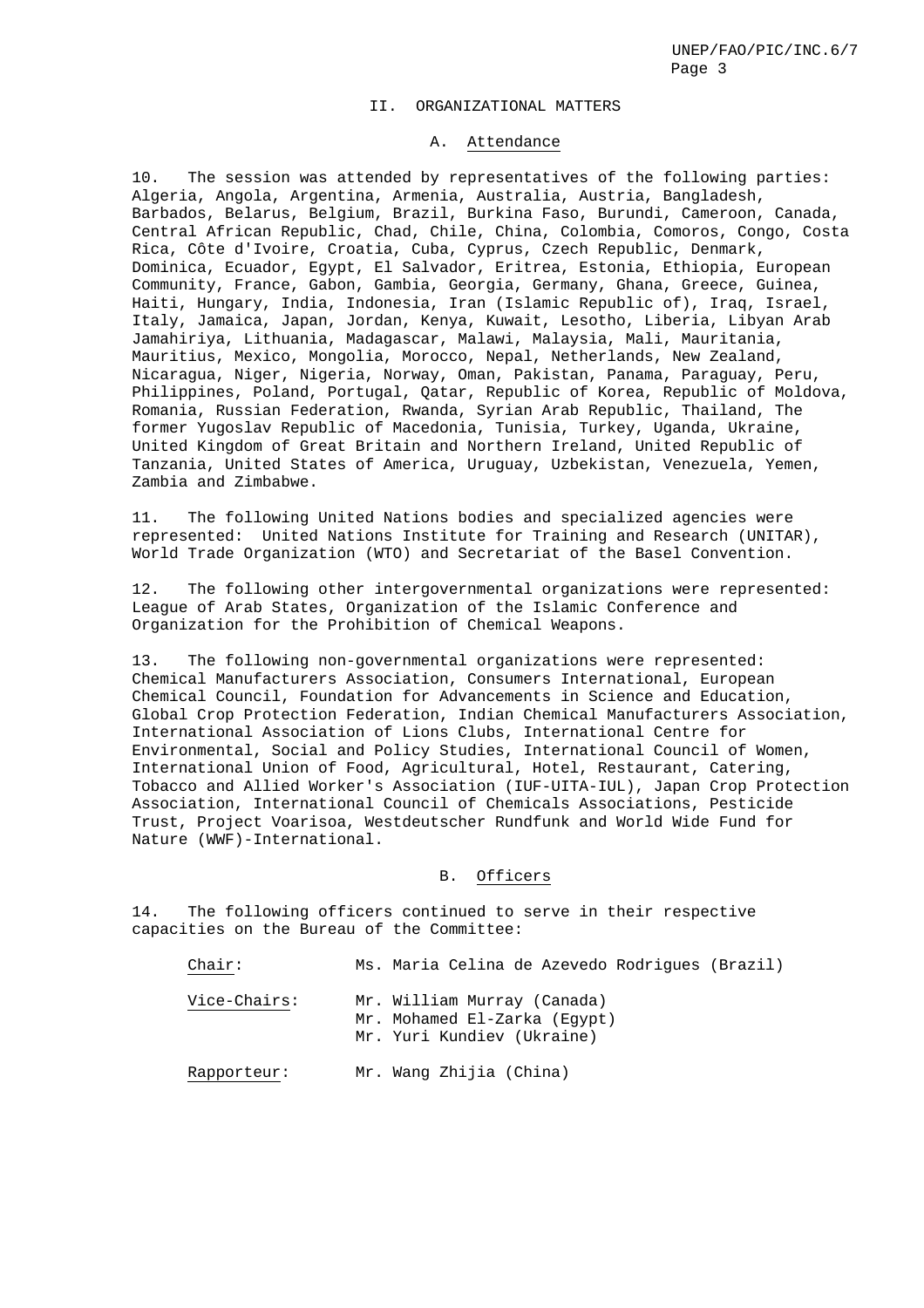### C. Adoption of the agenda

15. The Committee adopted the following agenda on the basis of the provisional agenda, which had been circulated as document UNEP/FAO/PIC/INC.6/1/Rev.1:

- 1. Opening of the session.
- 2. Organizational matters:
	- (a) Adoption of the agenda;
	- (b) Organization of work.
- 3. Activities of the secretariat and review of the situation as regards extrabudgetary funds.
- 4. Implementation of the interim prior informed consent procedure:
	- (a) Definition and provisional adoption of the PIC regions;
	- (b) Establishment of an interim chemical review committee;
	- (c) Adoption of decision guidance documents for already identified chemicals;
	- (d) Inclusion of chemicals in the interim PIC procedure.
- 5. Preparation for the Conference of the Parties:
	- (a) Decisions required at the first meeting of the Conference of the Parties;
	- (b) Functions of the Conference of the Parties where the Committee may wish to take action;
	- (c) Other functions of the Conference of the Parties.
- 6. Issues arising out of the Conference of Plenipotentiaries:
	- (a) Support for implementation;
	- (b) Dispute settlement, illicit trafficking and responsibility and liability;
	- (c) Location of the secretariat.
- 7. Status of signature and ratification of the Convention.
- 8. Other matters.
- 9. Adoption of the report.
- 10. Closure of the session.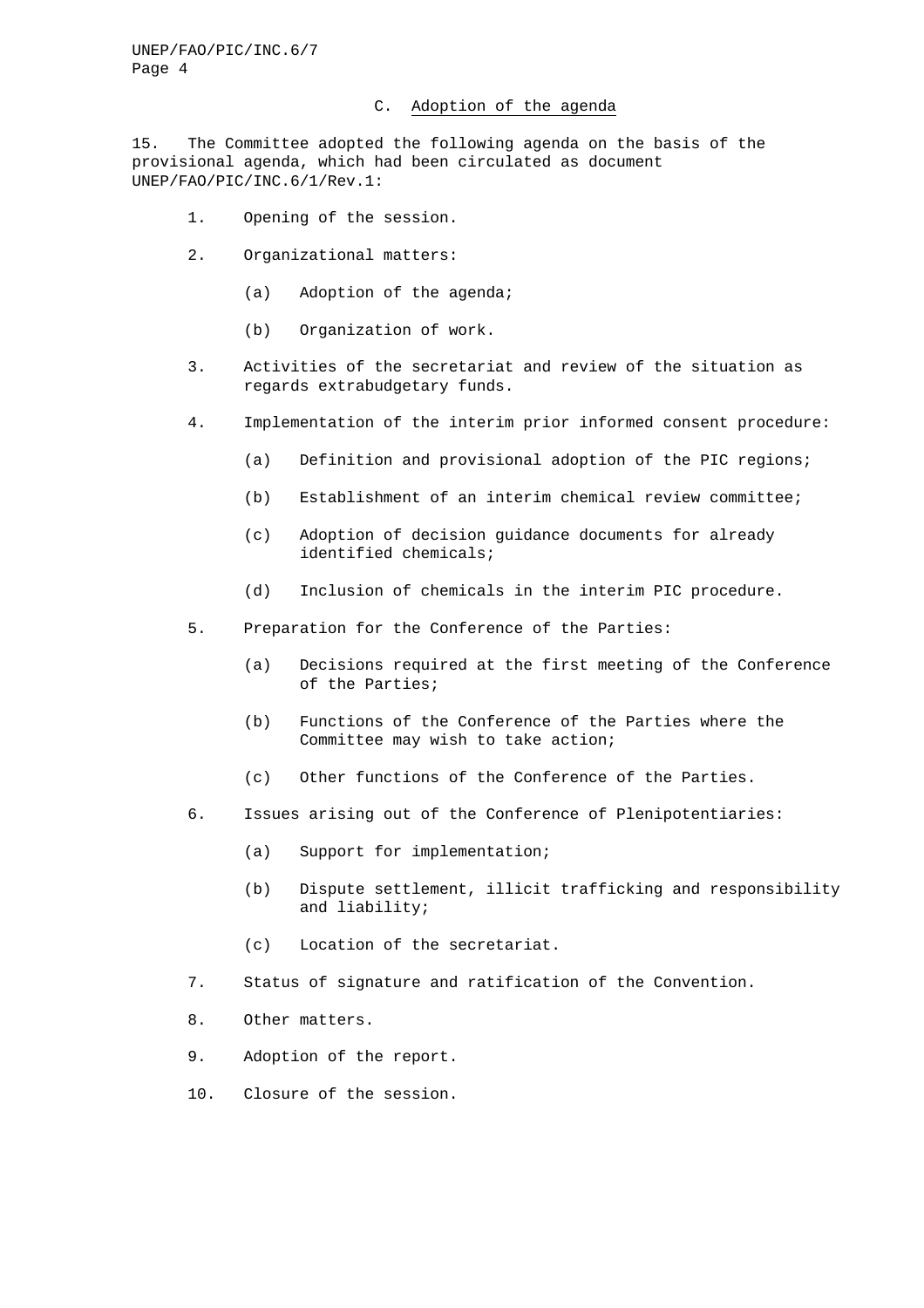#### D. Organization of work

16. At its opening meeting, the Committee decided to continue its work in plenary and to establish contact groups on an as-needed basis.

## III. ACTIVITIES OF THE SECRETARIAT AND REVIEW OF THE SITUATION REGARDING EXTRABUDGETARY FUNDS

17. In its consideration of the item, the Committee had before it the note on activities of the secretariat in the interim period and review of the situation as regards the trust fund (UNEP/FAO/PIC/INC.6/3). The Committee noted that funds had almost run out and resources had to be urgently identified to ensure continuation of the implementation procedure in a regular and predictable manner, including convening future meetings of the Committee and of the interim chemical review committee.

18. The Committee also noted, in addition to the contribution listed in the secretariat's note, a further contribution of 150,000 Swiss francs from Switzerland and pledges of 150,000 Norwegian kronor by Norway and 50,000 Finnish marks by Finland. In addition, some funds remained from the 2.2 million guilder pledge previously received from the Government of the Netherlands. UNEP and FAO would continue their respective annual contributions of \$140,000.

19. Several countries committed further resources: France would contribute to the implementation process by providing an expert to the secretariat by the end of 1999; the United Kingdom would contribute 100,000 pounds sterling to the trust fund; and Japan would contribute between \$235,000 and \$240,000. For its part, the European Community would decide on a financial contribution in the near future.

20. Among other issues raised in the discussion, it was noted that much information currently existed on toxic and hazardous substances and pesticides and should be made easily available, including in electronic format. In addition, some representatives said that their Governments would be willing to host PIC implementation workshops.

21. The Committee agreed that the budget estimates and activities, as proposed in the document, were a reasonable basis on which to continue discussions under other agenda items. The Committee further agreed that the first priority would be to establish an interim chemical review committee and to follow up with other steps to implement procedures as identified by the Rotterdam Convention and that the second priority would be the holding of implementation and ratification workshops to be undertaken subject to available resources.

22. Noting its concern over the financial situation, the Committee agreed that convening the seventh session of the Intergovernmental Negotiating Committee within the time-frame September-November 2000 would allow for the mobilization of further resources, ease current cash-flow problems and leave ample time for the work of the interim chemical review committee and preparations for that session. At the same time, the Committee called on donors to provide additional resources to facilitate the full implementation of the interim work programme and agreed, in addition, to keep the matter of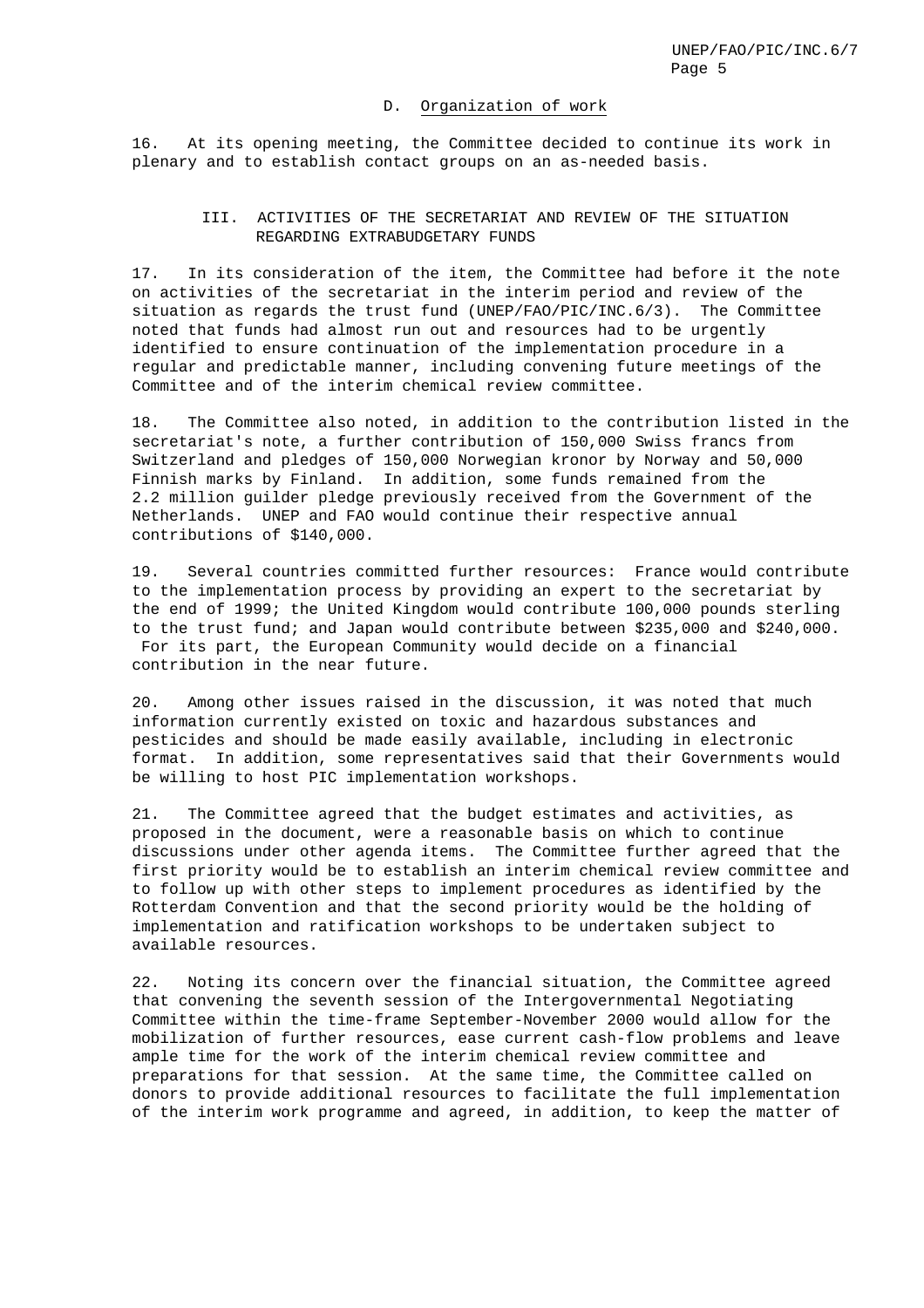resource mobilization under review at its future sessions.

23. It was further agreed that the secretariat would prepare a revised budget, in a simplified format, to be attached to the report of the current session. The revised budget may be found below, in annex II to the present report.

#### IV. IMPLEMENTATION OF THE INTERIM PRIOR INFORMED CONSENT PROCEDURE

#### A. Definition and provisional adoption of the PIC regions

24. In its consideration of the item, the Committee had before it the secretariat's note on the definition and provisional adoption of the PIC regions (UNEP/FAO/PIC/INC.6/5). The Committee agreed to base the interim PIC regions on the FAO regions, with the assignment of parties to the Intergovernmental Negotiating Committee which were not members of FAO to appropriate regions, respecting their natural geographical affinities and with the proviso that such adoption was on an interim basis only and that the final determination of PIC regions would be made by the Conference of the Parties. Decision INC-6/1 on a listing of interim PIC regions is contained in annex I to the present report.

### B. Establishment of an interim chemical review committee

25. In considering the item, the Committee had before it the secretariat's note on the establishment of an interim chemical review committee (UNEP/FAO/PIC/INC.6/4). Its deliberations on the item focused, inter alia, on the issues of the size of the interim chemical review committee; the basis for representation on the committee and the need to ensure an equitable geographical balance; its working languages; the terms of office and the periodicity of meetings; the participation of observers and the need for a transparent process; and the need for comprehensive reports on its work. The Committee also considered a proposal by Australia on a model for the interim chemical review committee, which had been circulated to participants.

26. A contact group was established, under the chairmanship of Mr. Reiner Arndt (Germany), to draft a decision on the interim chemical review committee.

27. Reporting on the work of the contact group, the chair of the group said that it had agreed that the functions of the interim chemical review committee should be as set out in paragraph 4 of the annotated outline for a decision establishing the interim chemical review committee, contained in the annex to the secretariat's note on the issue (UNEP/FAO/PIC/INC.6/4), excluding subparagraph 4 (d) on the removal of chemicals, which was outside the committee's mandate as provided for in the resolution of the Conference of Plenipotentiaries on interim arrangements.

28. The group had noted that the qualifications of the members of the interim chemical review committee were identified in paragraph 6 (a) of article 18, as well as in Annex II of the Convention.

29. In addition, it was agreed that consideration should be given to the issue of rotation of membership within regions in the Chemical Review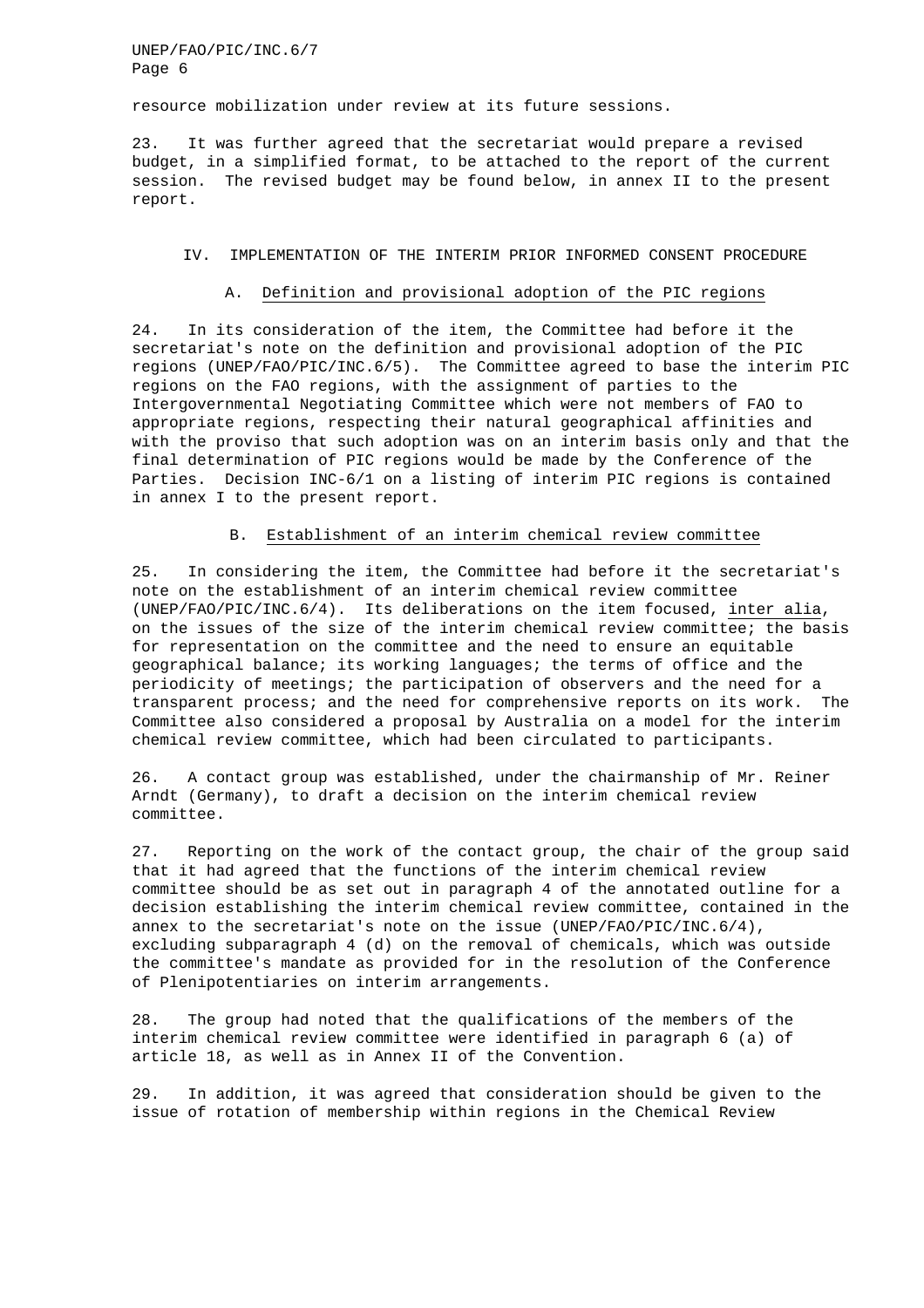Committee under the Convention.

30. On the issue of the working languages of the interim chemical review committee, several representatives said that they would have preferred it to work in three languages, while others expressed a preference for it to work in all six United Nations official languages but that, given the financial constraints, they were able to accept the use of English only for the current period, provided that all decision guidance documents were distributed in all six languages in a timely manner. It was stressed that the issue of languages should be revisited by the Conference of Parties at its first meeting.

31. The representative of Argentina made a statement stressing the provisional nature of the entire decision adopted by the Intergovernmental Negotiating Committee. She also expressed the view that, when the Conference of the Parties adopted its future decision on the establishment of the definitive Chemical Review Committee, all six United Nations official languages should be retained as the working languages of the Chemical Review Committee.

32. It was noted that the interim chemical review committee might wish to have two meetings between the sixth and seventh sessions of the Intergovernmental Negotiating Committee, for the purposes, first, of organizing its work and commencing its examination of the four decision guidance documents referred to it by the Committee at the current session and, second, undertaking its assigned functions.

33. With regard to the participation of non-governmental organization observers, it was recommended that the balance between industry, public interest groups and trade unions, as established during the meetings of the FAO/UNEP Joint Group of Experts under the original voluntary PIC procedure, should be maintained. In addition, it was stressed that, when considering observer participation, attention should be paid to maintaining a balanced participation in meetings of the interim chemical review committee. If a balance was not maintained, the interim chemical review committee would refer the issue of observer participation to the Intergovernmental Negotiating Committee.

34. On the issue of the appointment of members, it was agreed that the interim PIC regional groups would identify countries for the interim chemical review committee from those countries that were participating in the interim PIC procedure. Their Governments would then formally designate the 29 experts and submit their names and qualifications to the parties to the Intergovernmental Negotiating Committee, through the secretariat, by 15 September 1999.

35. The interim PIC regional groups accordingly identified the following Governments which were to designate experts to the interim chemical review committee:

(a) Africa: Cameroon, Ethiopia, Gambia, Mauritius, Morocco and South Africa;

(b) Asia: China, India, Indonesia, Japan and Nepal;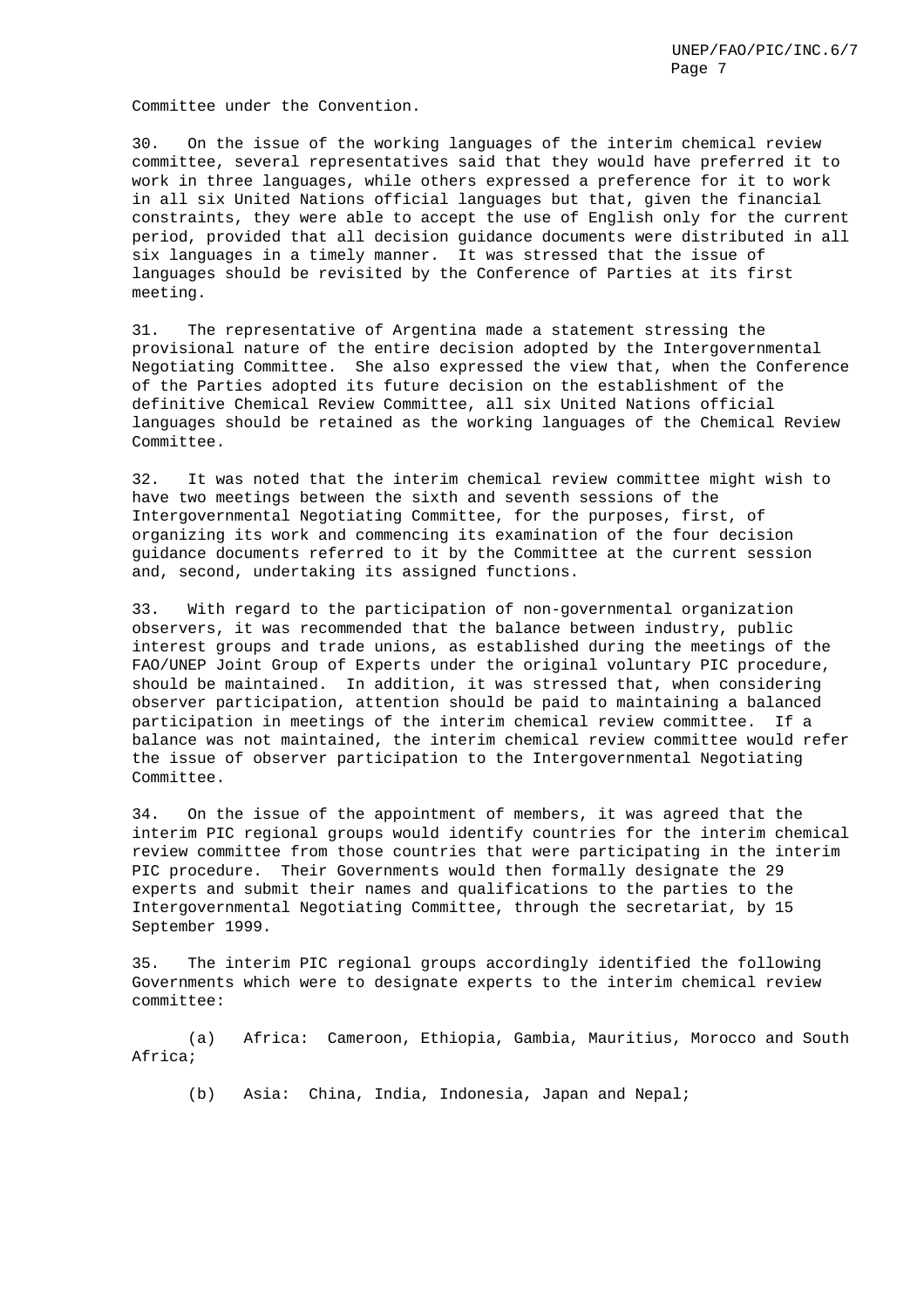(c) Europe: Finland, Germany, Hungary, Netherlands, Russian Federation and Turkey;

(d) Latin America and the Caribbean: Barbados, Brazil, Chile, Ecuador and El Salvador;

- (e) Near East: Egypt, Qatar and Sudan;
- (f) North America: Canada and United States of America; and
- (g) Southwest Pacific: Australia and Samoa.

36. The Committee noted that, should the seat occupied by the Russian Federation become vacant, the interim Europe PIC region had determined that Ukraine would fill that vacancy.

37. Decision INC-6/2 on the establishment of the interim chemical review committee is contained in annex I to the present report.

### C. Adoption of decision guidance documents for already identified chemicals

38. In its consideration of the item, the Committee had before it the secretariat's note on the adoption of decision guidance documents for already identified chemicals (UNEP/FAO/PIC/INC.6/6) and its six addenda, containing draft decision guidance documents on, respectively, binapacryl, bromacil, ethylene dichloride, ethylene oxide, maleic hydrazide and toxaphene.

39. The Committee approved the decision guidance documents on binapacryl and toxaphene and agreed to their inclusion in the interim PIC procedure. One representative noted that there were, however, some factual errors in the listing of names of manufacturers and that the decision guidance documents would require updating in that regard before being distributed. It was noted that both those chemicals were no longer produced or traded internationally and therefore did not satisfy the criteria in Annex II. It was recognized that those decision guidance documents were being adopted to conclude outstanding matters under the original voluntary procedure and did not in any way constitute a precedent for future notifications and adoptions of decision guidance documents under the interim procedure or the Convention when it entered into force.

40. The representative of Australia said that a review of its original notification of control action for binapacryl had indicated that it was based on a commercial decision of the manufacturer to withdraw the chemical from the market and not on any health or environmental concerns. Australia therefore withdrew its notification of control action on that substance.

41. The Committee decided to refer the decision guidance documents on ethylene oxide and ethylene dichloride to the interim chemical review committee. It was noted that the decision guidance documents for the two substances did not clearly distinguish between pesticidal and industrial uses. The Committee requested the interim chemical review committee to examine all uses of the two substances and to ensure that information on ongoing uses was included. Countries should be requested to provide clarification of control actions taken, with a view to further refining the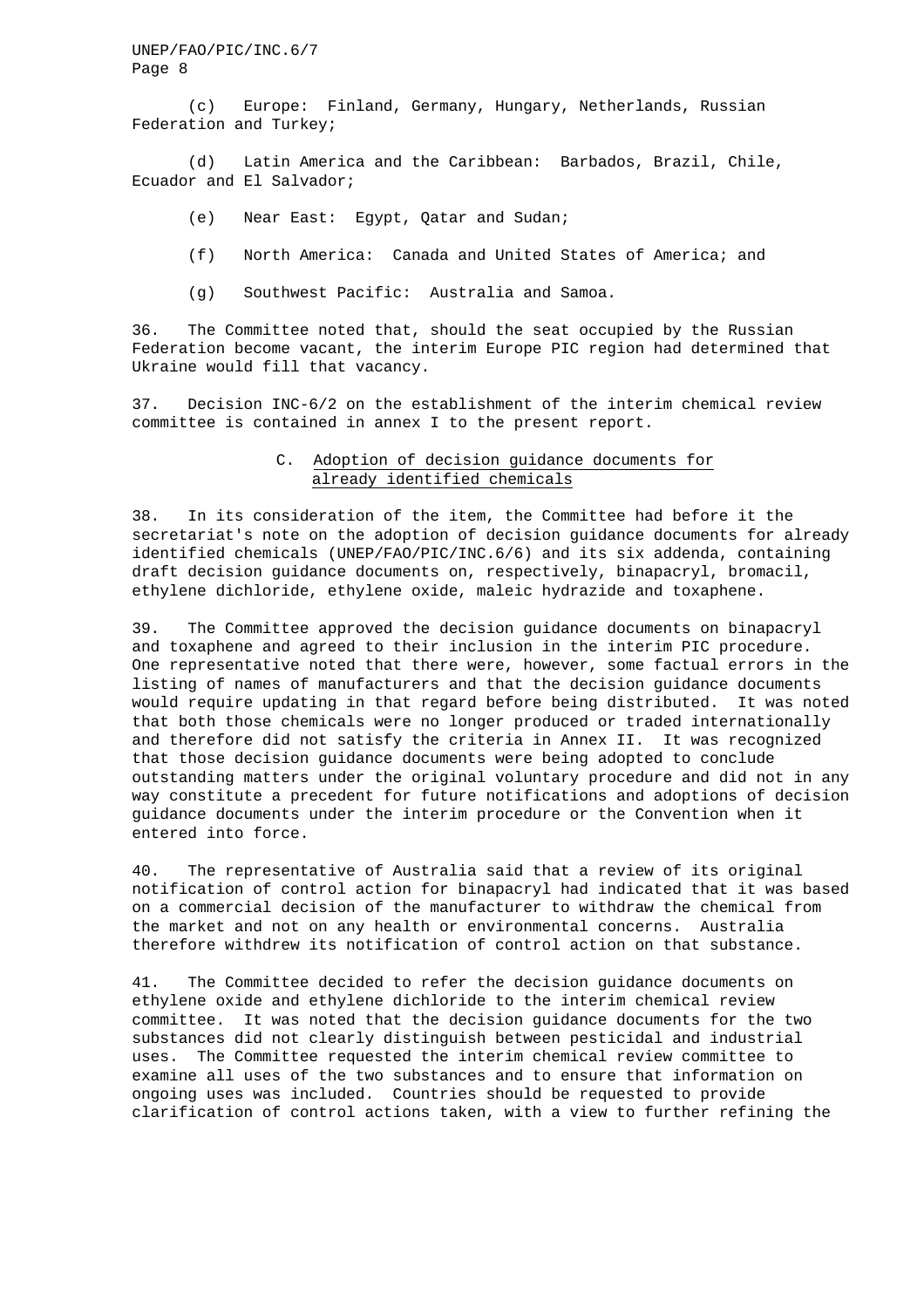decision guidance documents.

42. The Committee decided to refer the decision guidance documents on bromacil and maleic hydrazide to the interim chemical review committee, with the request that it should consider the policy issues related to adding those chemicals to the PIC list.

43. The Committee requested that all notifications of control actions, background documents and comments on the decision guidance documents on ethylene dichloride, ethylene oxide, maleic hydrazide and bromacil should be provided to the secretariat by 31 October 1999 and made available to the interim chemical review committee.

44. The Committee considered whether, when the interim chemical review committee reviewed and updated the decision guidance documents for the substances under discussion, it should proceed on the basis of the criteria previously set out in the voluntary PIC procedure and not the new criteria as defined in article 5 of the Rotterdam Convention, or whether it should consider also the Convention's criteria, to ensure that the interim decisions were an adequate reflection of the Convention, in the light of the provisions of article 8.

45. The interim chemical review committee should consider a mechanism for collecting and disseminating comments received on decision guidance documents as they were developed, so that countries taking a decision based on those documents were fully aware of the reasons behind the control action.

46. Some representatives said that, if it was established that a substance was no longer being produced, or if there was no recent indication of international trade in that substance, it should not be a priority for the development of a decision guidance document and inclusion in the PIC list. Other representatives noted, however, that stockpiles of the substances could still remain and that those stockpiles could be subject to reexportation.

47. Decision INC-6/3 on the adoption of the decision guidance documents for already identified chemicals is contained in annex I to the present report.

D. Inclusion of chemicals in the interim PIC procedure

48. No additional chemicals currently required a decision.

V. PREPARATION FOR THE CONFERENCE OF THE PARTIES

#### A. Decisions required at the first meeting of the Conference of the Parties

1. Rules of procedure and financial rules (article 18)

49. The Committee invited the secretariat to prepare draft rules of procedure, as well as a paper outlining possible options for the financial rules and a draft budget for the first biennium, as a basis for discussion at the next session of the Committee.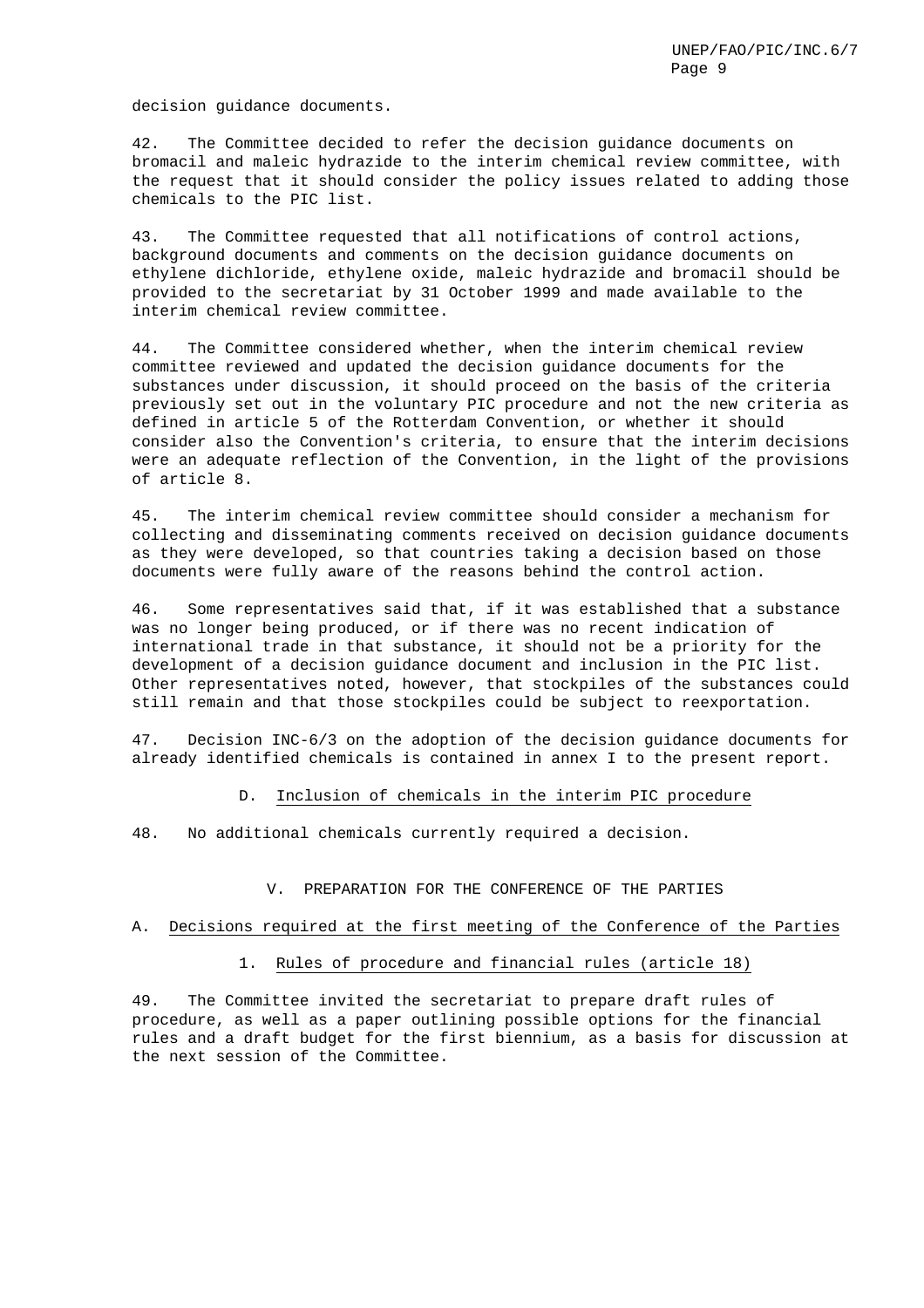## 2. Secretariat arrangements and financial provisions for the secretariat (article 19)

50. The Committee requested the secretariat to integrate secretariat arrangements and financial provisions for the secretariat into the paper to be prepared by the secretariat on the financial rules and draft budget for the first biennium.

3. Discontinuation of the interim PIC procedure (paragraph 13 of the resolution on interim arrangements)

51. The secretariat was invited to develop an analysis of the issues associated with the discontinuation of the interim PIC procedure for discussion by the Committee at its next session.

- B. Functions of the Conference of the Parties in respect of which the Committee may wish to take action
- 1. Assignment of specific Harmonized System customs codes (article 13)

52. In view of the urgency of the issue, the secretariat and the Chair were invited to initiate contacts with the World Customs Organization (WCO) and the secretariat was requested to report to the Committee at its next session on the outcome of those contacts. The secretariat was also invited to report on progress made by the secretariats of the Montreal Protocol on Substances that Deplete the Ozone Layer and of the Basel Convention on the Control of Transboundary Movements of Hazardous Wastes and their Disposal in assigning Harmonized System customs codes.

2. Adoption of annexes on arbitration and conciliation (article 20)

53. The secretariat was requested to prepare documentation, for submission to the Committee at its seventh session, on the issue of arbitration and conciliation annexes, and also on procedures and institutional mechanisms for determining non-compliance. Thereafter, a working group might be established, to begin the task of developing arbitration and conciliation annexes and non-compliance procedures at the eighth session of the Committee, or under other arrangements if the state of ratifications so permitted.

### C. Other functions of the Conference of Parties

54. The Committee took note of the other functions of the Conference of Parties.

VI. ISSUES ARISING OUT OF THE CONFERENCE OF PLENIPOTENTIARIES

## A. Support for implementation

55. The representative of the group of African countries noted that, while technical assistance in the form of workshops and training was a vital component for effective implementation of the Convention, it was also necessary to provide financial assistance to developing countries and countries with economies in transition to assist them with implementation, and she said that the group wished to see that issue reflected in the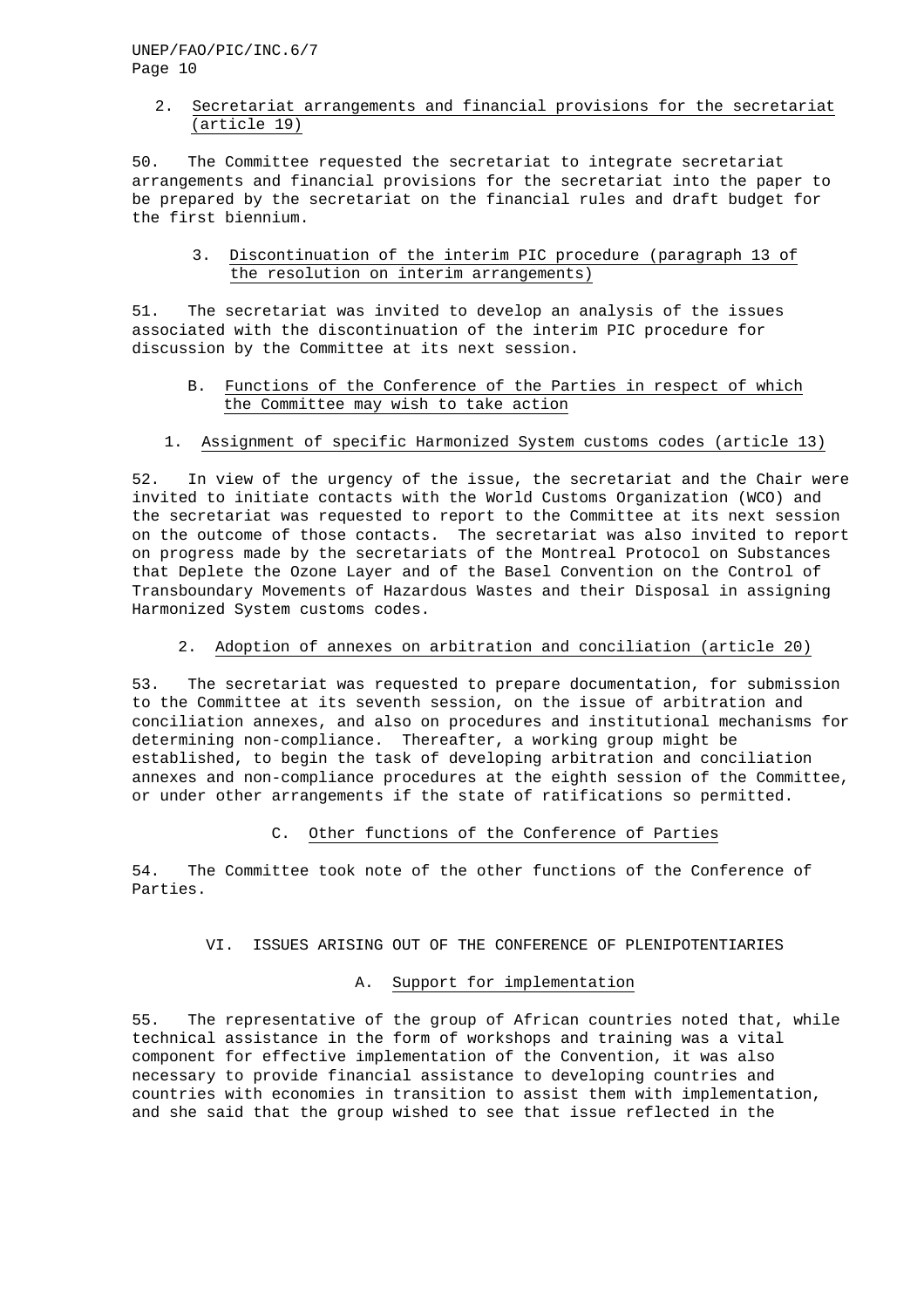Convention.

56. The representative of a regional economic integration organization said that Governments should give due attention to implementation of the Convention when reviewing work programmes and the funding of international organizations and that there should be coordinated multilateral and bilateral assistance programmes. A proposal was introduced by the organization for a joint project for capacity-building in developing countries and countries with economies in transition, in line with article 16 of the Convention.

57. It was also reported that the regional economic integration organization had developed a database and software to assist in national implementation of the PIC procedure, which it would make available to all countries.

58. The Committee agreed to the proposed workshops on implementation and ratification of the Convention, described in the secretariat's note on its activities in the interim period and review of the situation as regards the trust fund (UNEP/FAO/PIC/INC.6/3), as a good basis for a work programme on support for implementation, and supported the provision of complementary assistance. It was noted that the Conference of the Parties should consider the issue of support for implementation.

## B. Dispute settlement, illicit trafficking and responsibility and liability

59. It was noted that the Intergovernmental Forum on Chemical Safety (IFCS) was likely to address the issue of illicit trafficking at its next meeting. It was further noted that illicit trafficking should still be a matter for consideration by the Conference of Parties at its first meeting.

60. The Committee encouraged delegations to ensure that IFCS would address the topic of illicit trafficking at its next meeting and agreed that the issue would be revisited by the Committee at its next session, bearing in mind, inter alia, the outcome of any discussion thereon by IFCS.

61. The group of African countries reiterated the concerns which it had raised at the Conference of Plenipotentiaries, regarding technical and financial assistance, dispute settlement, illicit trafficking and responsibility and liability. The Committee agreed that those items would be placed on the agenda for its seventh session.

### C. Location of the secretariat

62. The representatives of Germany, Italy and Switzerland reaffirmed their respective Governments' offers to host the secretariat of the Rotterdam Convention. The Committee agreed that the secretariat would prepare a list of elements of information required for further consideration of the issue of the location of the secretariat by the Committee at its next session.

63. The Committee noted the offer by the Government of Germany, made on the occasion of the Conference of Plenipotentiaries in Rotterdam on 10 September 1998, to host the first meeting of the Conference of the Parties but recalled that an offer by Switzerland to host that meeting had already been welcomed at the fifth session of the Intergovernmental Negotiating Committee, held in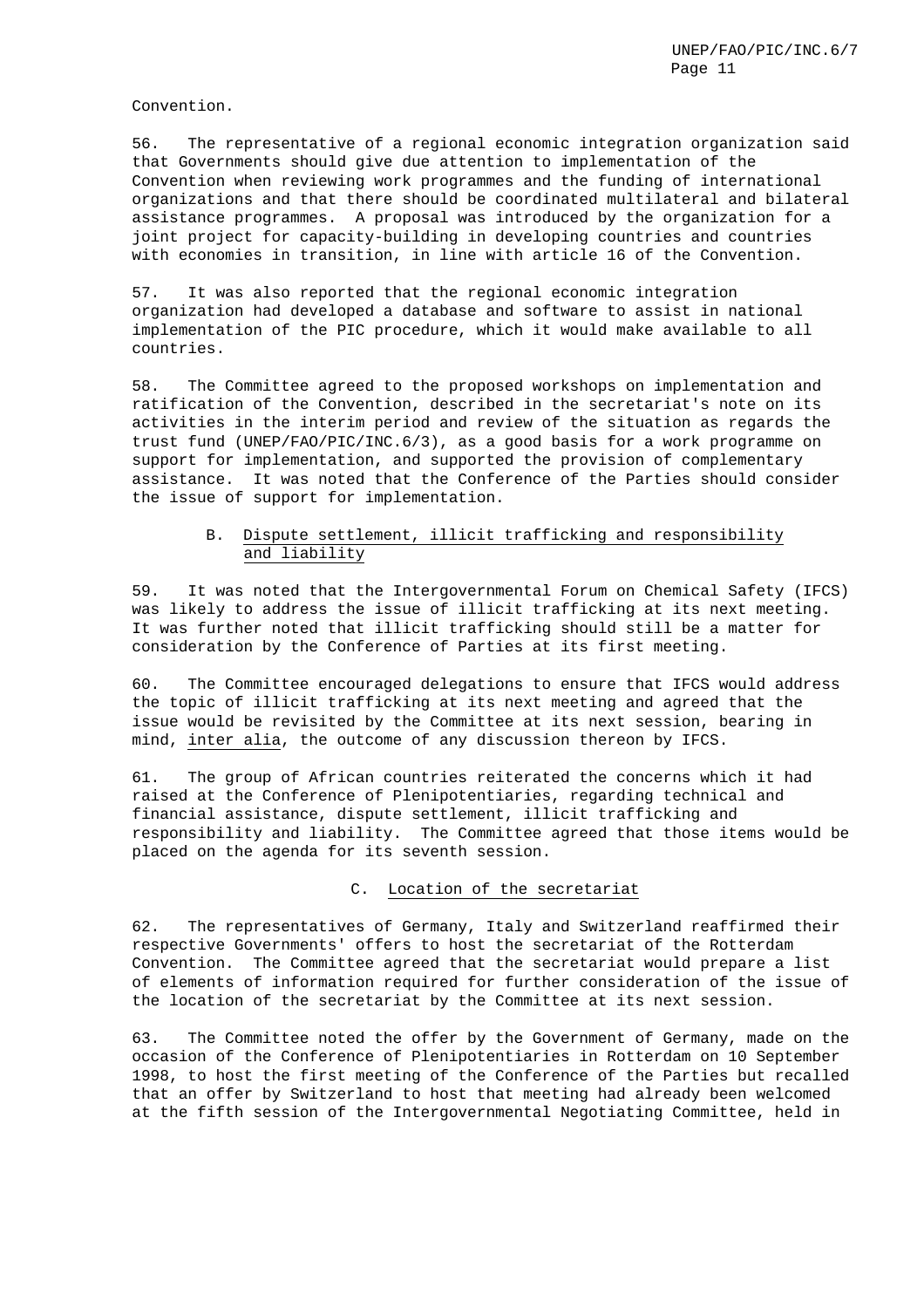Brussels from 9 to 14 March 1998.

### VII. STATUS OF SIGNATURE AND RATIFICATION OF THE CONVENTION

64. The Committee took note of the report of the secretariat on the status of signature and ratification of the Convention (UNEP/FAO/PIC/INC.6/INF/1) and the recent signing of the Convention by Australia and the Czech Republic. Several representatives announced that the process of ratification had been initiated and was progressing favourably in their countries and that they hoped shortly to be able to deposit their instruments of ratification, to ensure the early entry into force of the Convention.

65. Some representatives expressed concern regarding the issue of the validity of the credentials and full powers presented by their delegates to the Conference of Plenipotentiaries.

## VIII. OTHER MATTERS

66. The representative of the United States of America drew attention to a paper which his delegation had circulated on possible activities of the interim chemical review committee additional to its assigned functions.

67. The representatives of Senegal and Ukraine said that their countries had offered to host regional workshops to promote implementation and ratification of the Convention.

#### IX. ADOPTION OF THE REPORT

68. The Committee adopted its report on the basis of the draft report, contained in documents UNEP/FAO/PIC/INC.6/L.1 and L.1/Add. 1-3, which had been circulated during the meeting, as amended, and on the understanding that finalization of the report would be entrusted to the Rapporteur, working in conjunction with the secretariat.

#### X. CLOSURE OF THE SESSION

69. Following the customary exchange of courtesies, the Chair declared the session closed at 5 p.m. on Friday, 16 July 1999.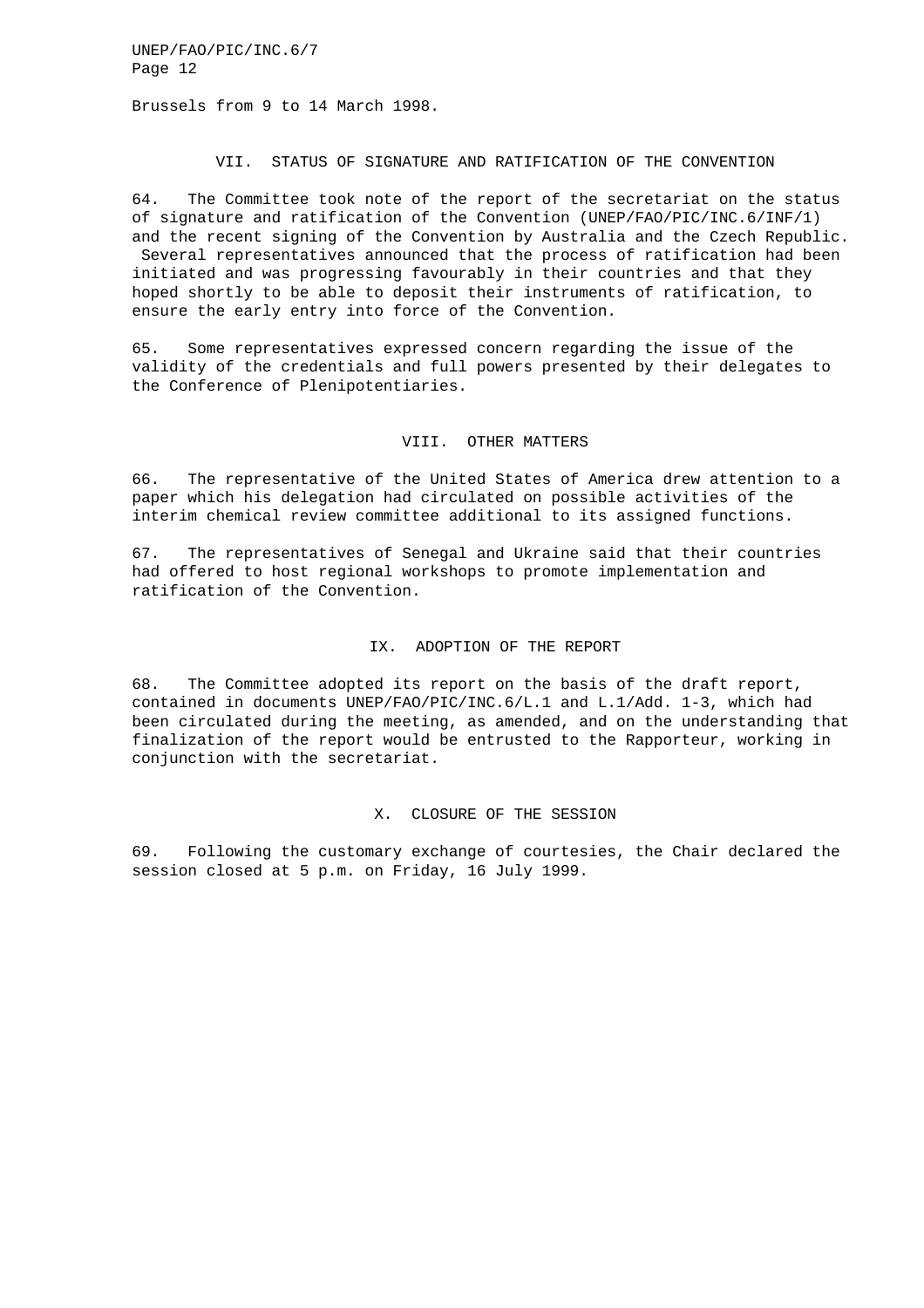#### Annex I

DECISIONS ADOPTED BY THE INTERGOVERNMENTAL NEGOTIATING COMMITTEE FOR AN INTERNATIONAL LEGALLY BINDING INSTRUMENT FOR THE APPLICATION OF THE PRIOR INFORMED CONSENT PROCEDURE FOR CERTAIN HAZARDOUS CHEMICALS AND PESTICIDES IN INTERNATIONAL TRADE AT ITS SIXTH SESSION, ROME, 12-16 JULY 1999

#### Decision INC-6/1: Interim PIC regions

#### The Intergovernmental Negotiating Committee

Decides to adopt, on an interim basis, the listing of countries contained in the annex to the present decision, to be known as the "interim PIC regions", for the purpose of the implementation of the interim arrangements for the application of the PIC procedure, pending the formal adoption, by consensus, of a listing of countries by PIC regions by the Conference of the Parties at its first meeting.

#### Annex

#### INTERIM PIC REGIONS

### Africa

Algeria Angola Benin Botswana Burkina Faso Burundi Cameroon Cape Verde Central African Republic Chad Comoros Congo Côte d'Ivoire Democratic Republic of the Congo Equatorial Guinea Eritrea Ethiopia Gabon Gambia Ghana Guinea Guinea-Bissau Kenya Lesotho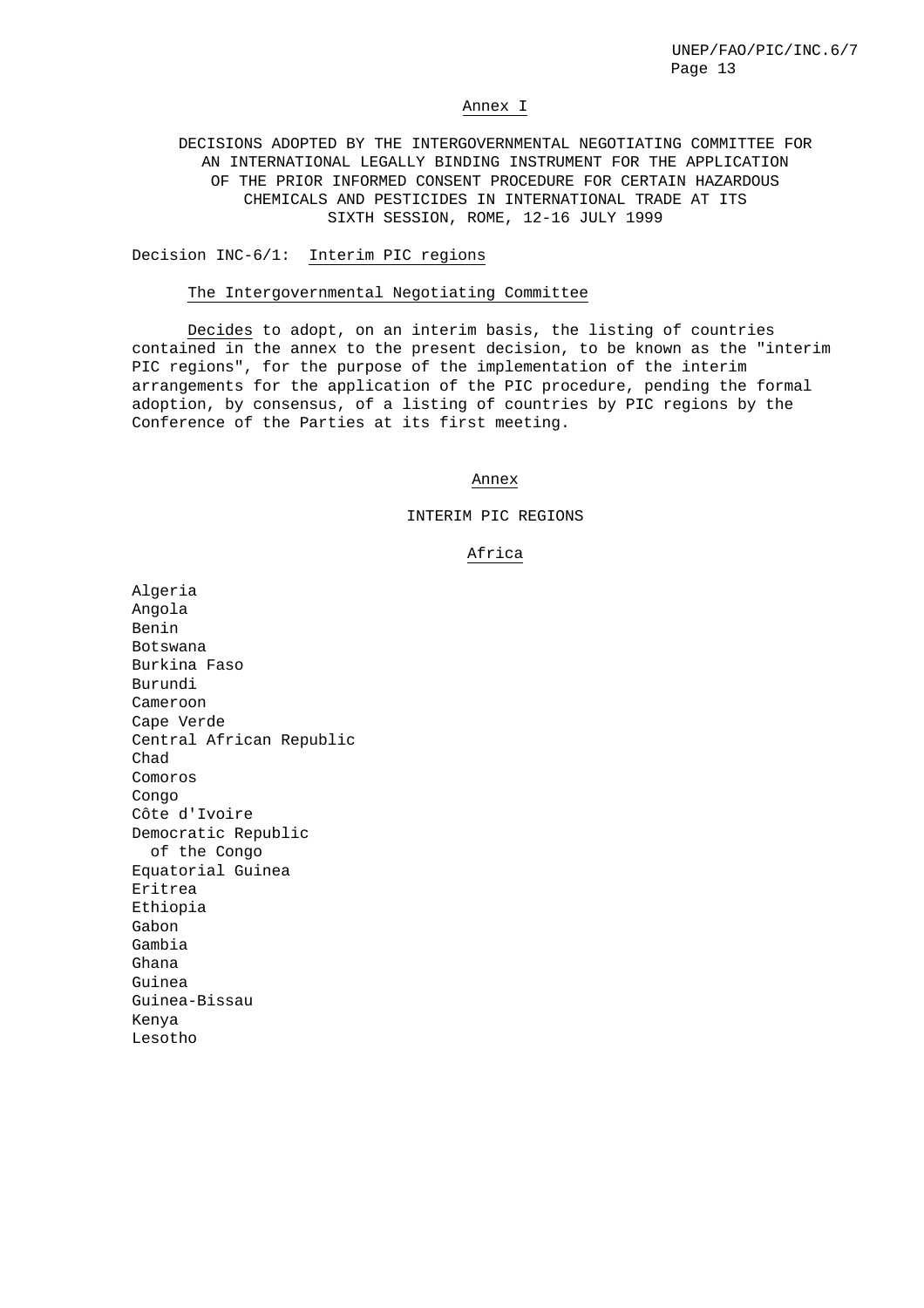UNEP/FAO/PIC/INC.6/7 Page 14 Liberia Madagascar Malawi Mali Mauritania Mauritius Morocco Mozambique Namibia Niger Nigeria Rwanda Sao Tome and Principe Senegal Seychelles Sierra Leone South Africa Swaziland Togo Tunisia Uganda United Republic of Tanzania Zambia Zimbabwe

# Asia

Bangladesh Bhutan Brunei Darussalam Cambodia China Democratic People's Republic of Korea India Indonesia Japan Kazakhstan Laos Malaysia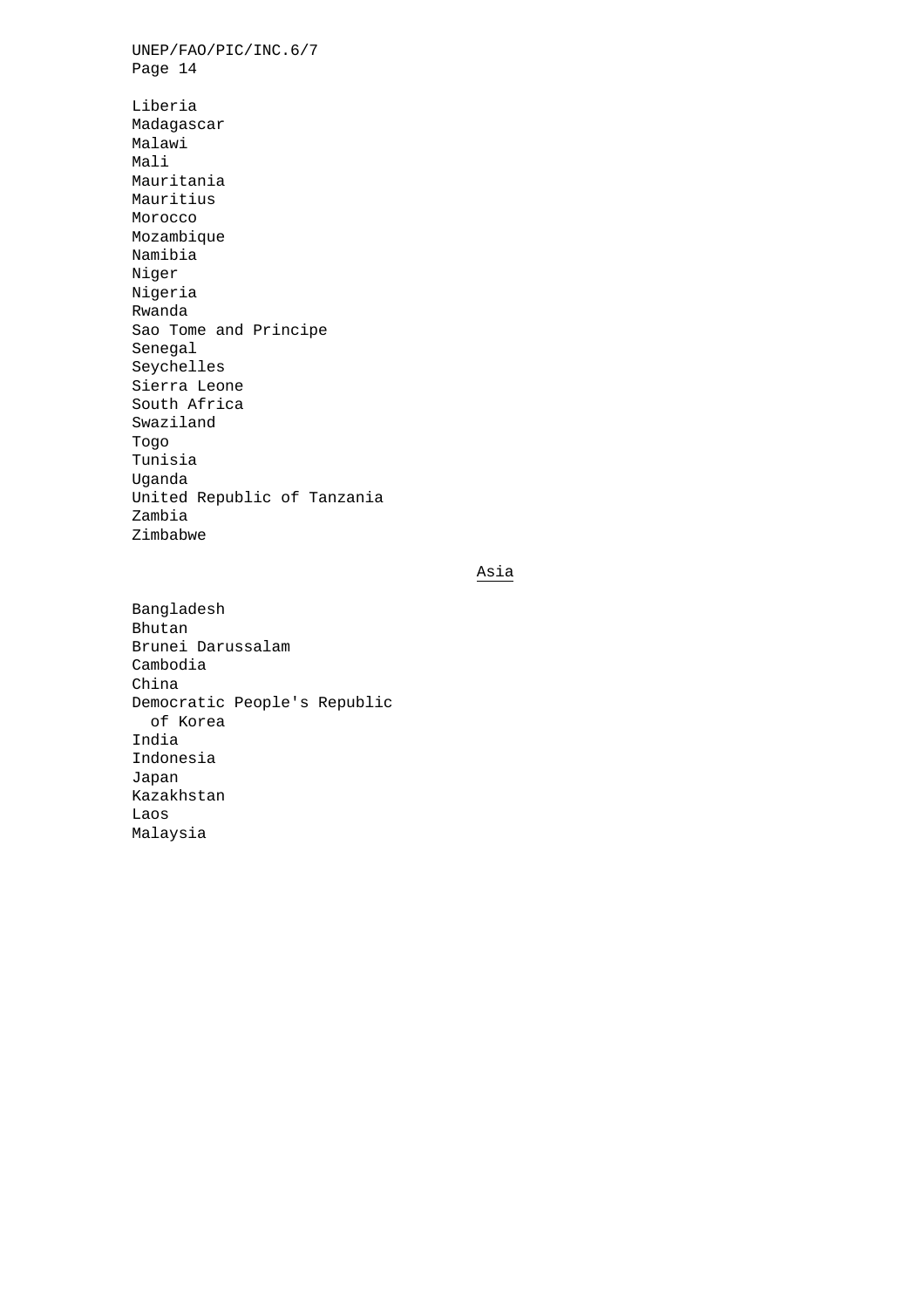Maldives Mongolia Myanmar Nepal Pakistan Philippines Republic of Korea Singapore Sri Lanka Thailand Viet Nam

## Europe

Albania Andorra Armenia Austria Azerbaijan Belarus Belgium Bosnia and Herzegovina Bulgaria Croatia Cyprus Czech Republic Denmark Estonia Finland France Georgia Germany Greece Holy See Hungary Iceland Ireland Israel Italy Latvia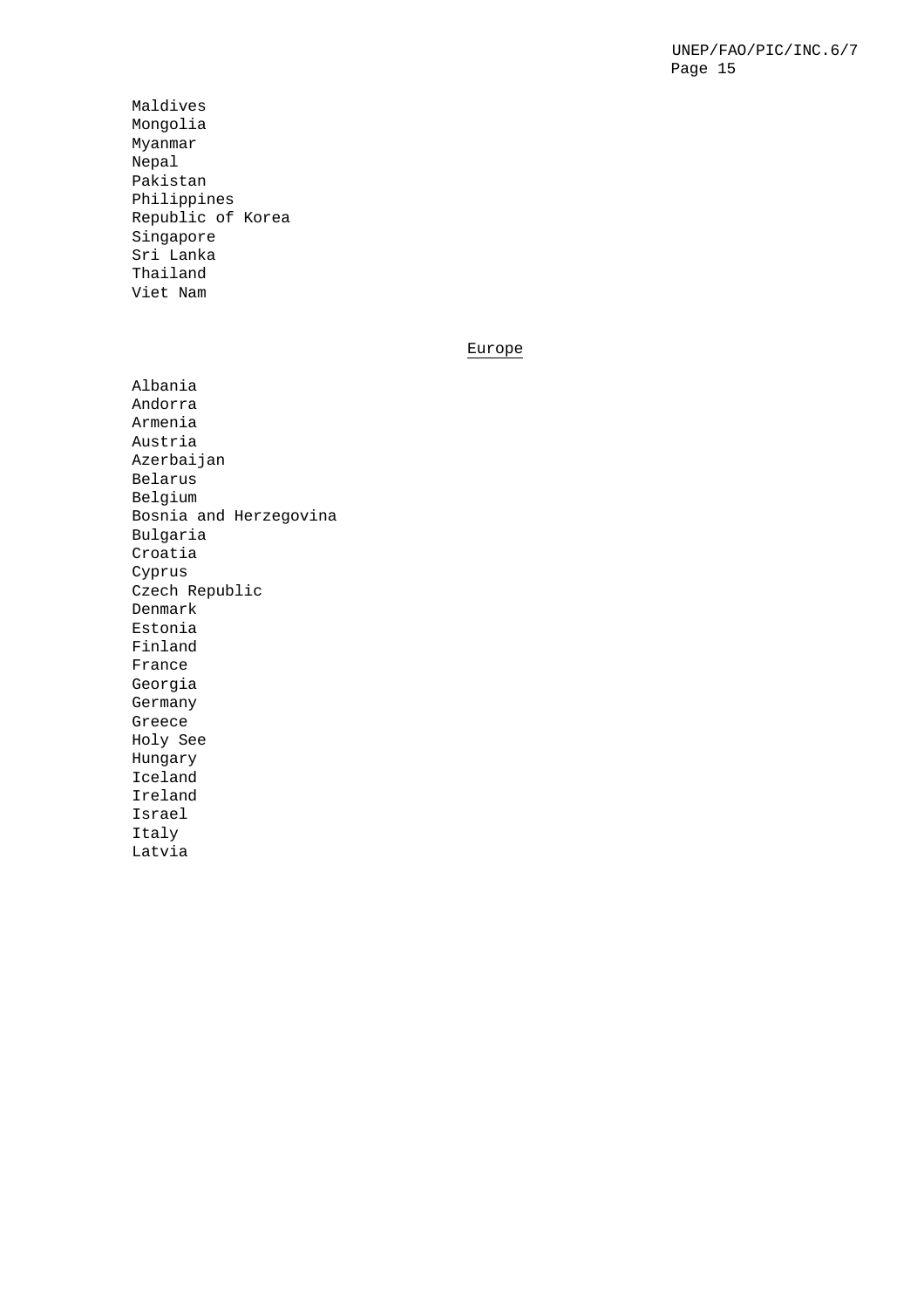UNEP/FAO/PIC/INC.6/7 Page 16 Liechtenstein Lithuania Luxembourg Malta Monaco Netherlands Norway Poland Portugal Republic of Moldova Romania Russian Federation San Marino Slovakia Slovenia Spain Sweden Switzerland The Former Yugoslav Republic of Macedonia Turkey Ukraine United Kingdom of Great Britain and Northern Ireland Yugoslavia

## Latin America and the Caribbean

Antigua and Barbuda Argentina Bahamas Barbados Belize Bolivia Brazil Chile Colombia Costa Rica Cuba Dominica Dominican Republic Ecuador El Salvador Grenada Guatemala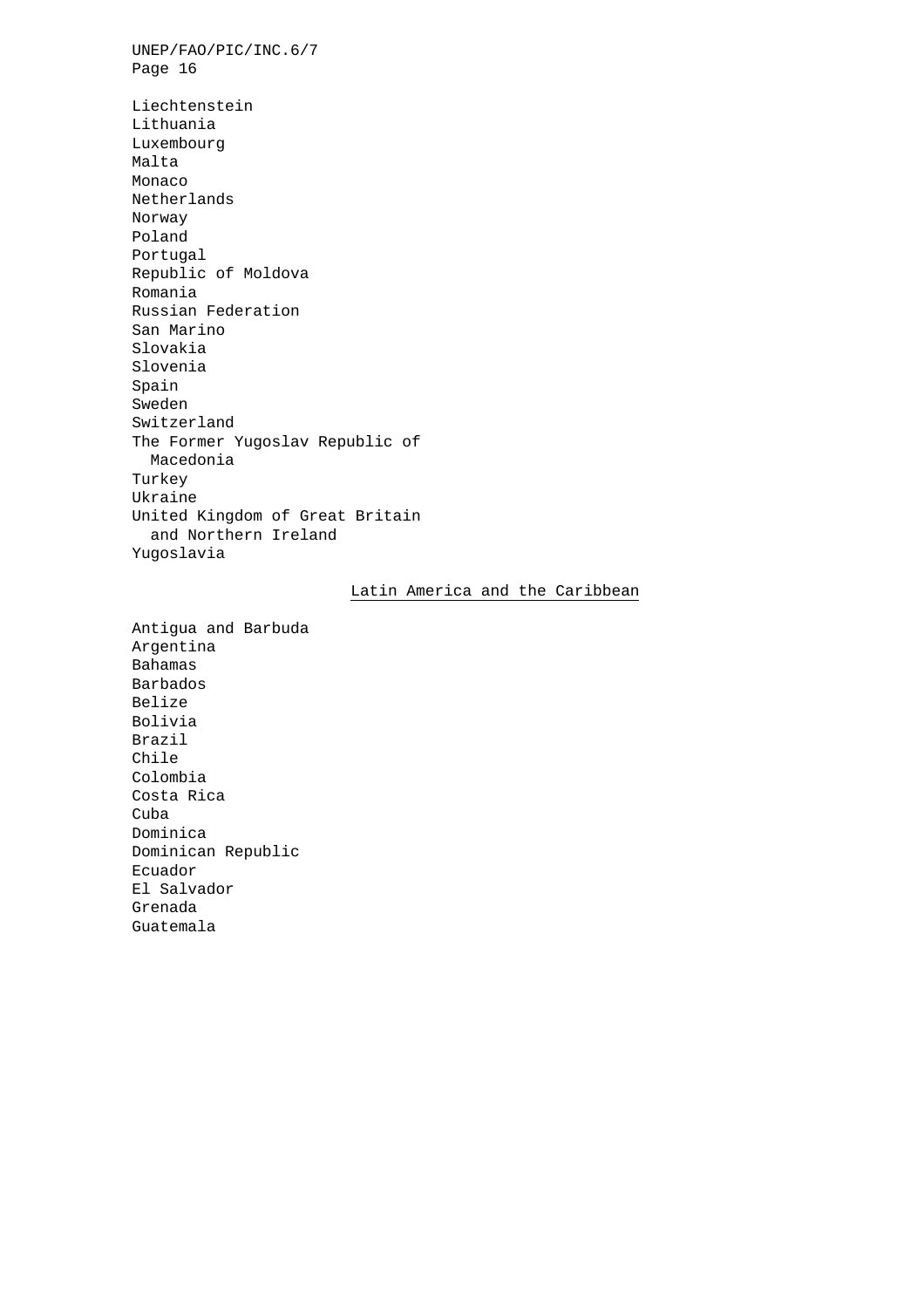Guyana Haiti Honduras Jamaica Mexico Nicaragua Panama Paraguay Peru Saint Kitts and Nevis Saint Lucia Saint Vincent and the Grenadines Suriname Trinidad and Tobago Uruguay Venezuela

## Near East

Afghanistan Bahrain Djibouti Egypt Iran (Islamic Republic of) Iraq Jordan Kuwait Kyrgyzstan Lebanon Libyan Arab Jamahiriya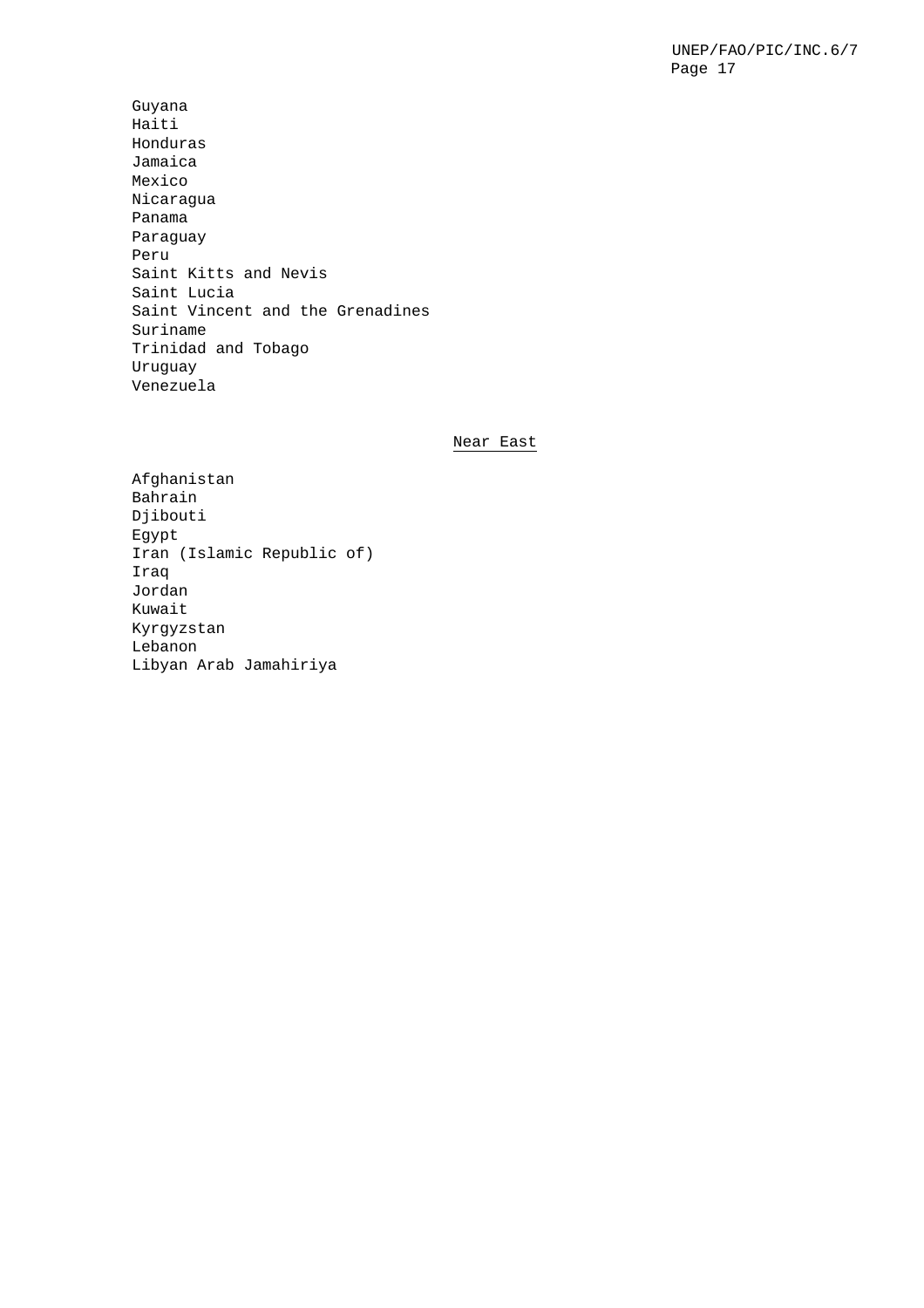Oman Qatar Saudi Arabia Somalia Sudan Syrian Arab Republic Tajikistan Turkmenistan United Arab Emirates Uzbekistan Yemen

## North America

Canada United States of America

## Southwest Pacific

Australia Cook Islands Fiji Kiribati Marshall Islands Micronesia (Federated States of) Nauru New Zealand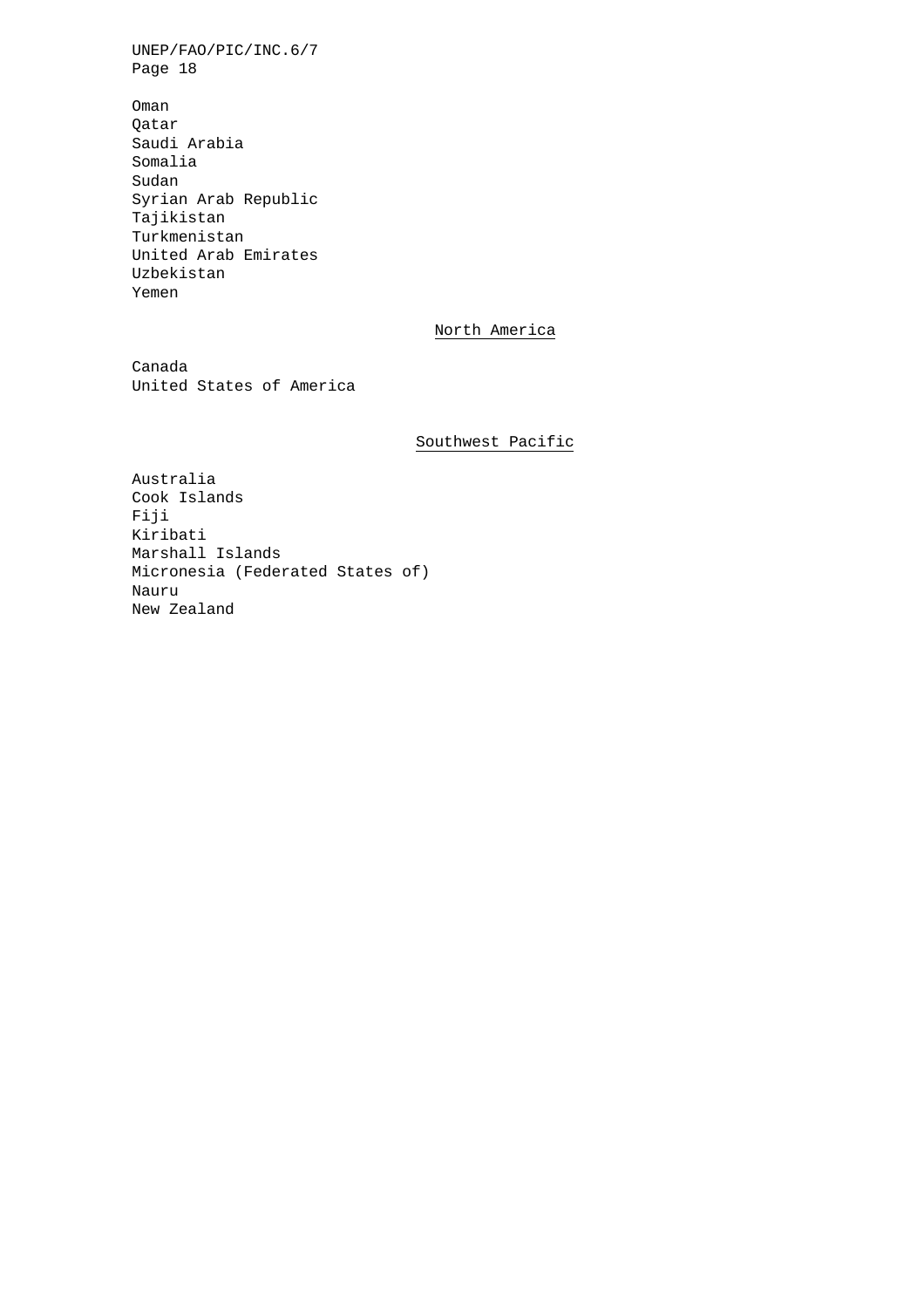Niue Palau Papua New Guinea Samoa Solomon Islands Tonga Tuvalu Vanuatu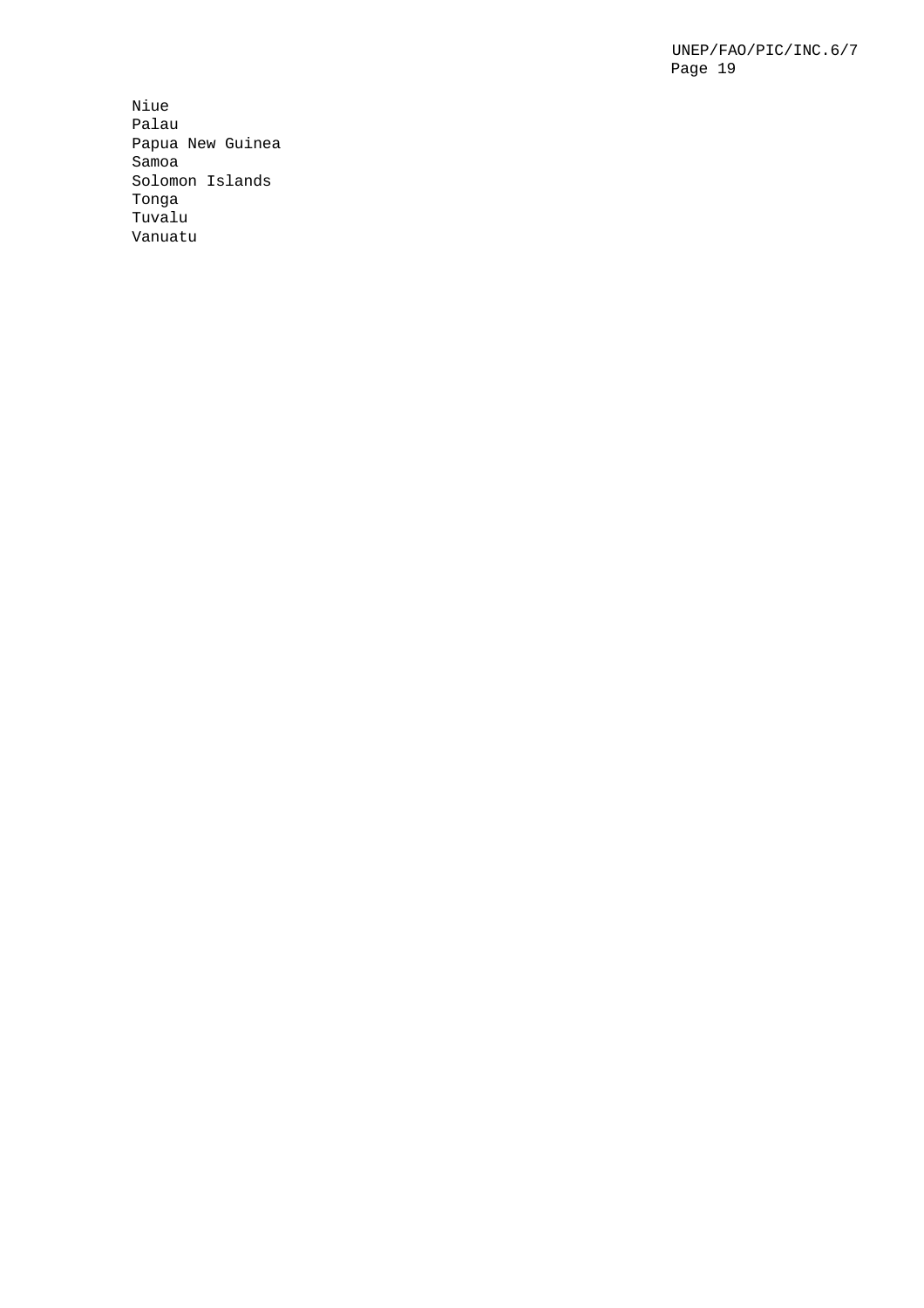#### Decision INC-6/2: Interim Chemical Review Committee

#### The Intergovernmental Negotiating Committee

1. Decides to establish an interim subsidiary body, to be called the Interim Chemical Review Committee, composed of twenty-nine government-designated experts appointed by the Intergovernmental Negotiating Committee on the basis of the interim PIC regions, as follows: six experts from Africa; five experts from Asia; six experts from Europe; five experts from Latin America and the Caribbean; three experts from the Near East; two experts from North America; and two experts from the Southwest Pacific;

2. Decides that the members of the Interim Chemical Review Committee shall be experts in chemicals management and that the experts shall serve for a period of three years from the date of this decision, or until the first session of the Conference of the Parties, whichever shall occur first, and that if, on the expiration of the three years, the Convention has not yet entered into force, the Intergovernmental Negotiating Committee will take any necessary decisions regarding the extension of the term of office of its members or the appointment of new members;

3. Decides that the twenty-nine Governments identified at the sixth session of the Intergovernmental Negotiating Committee shall formally designate those experts and, through the secretariat, provide their names and relevant qualifications to the parties to the Intergovernmental Negotiating Committee by 15 September 1999 and that such experts shall serve as members of the Interim Chemical Review Committee on an interim basis, pending formal confirmation of their appointment by the Intergovernmental Negotiating Committee at its seventh session;

4. Decides that any vacancy arising during an inter-sessional period shall be filled in accordance with such procedure as the region concerned may determine; and that the qualifications of the new member shall be circulated to the parties to the Intergovernmental Negotiating Committee through the secretariat;

5. Decides that the Interim Chemical Review Committee shall normally meet once a year, approximately six months before each session of the Intergovernmental Negotiating Committee, subject to the availability of funds and work requirements of the Interim Chemical Review Committee;

6. Decides that the meetings of the Interim Chemical Review Committee shall be held in English only and that any draft decision guidance documents to be considered by the Interim Chemical Review Committee or forwarded by it to the Intergovernmental Negotiating Committee shall be available in all six languages of the Intergovernmental Negotiating Committee;

7. Decides that the Interim Chemical Review Committee, consistent with the provisions of the Convention, in particular its articles 5, 6 and 7, shall have the following functions and responsibilities: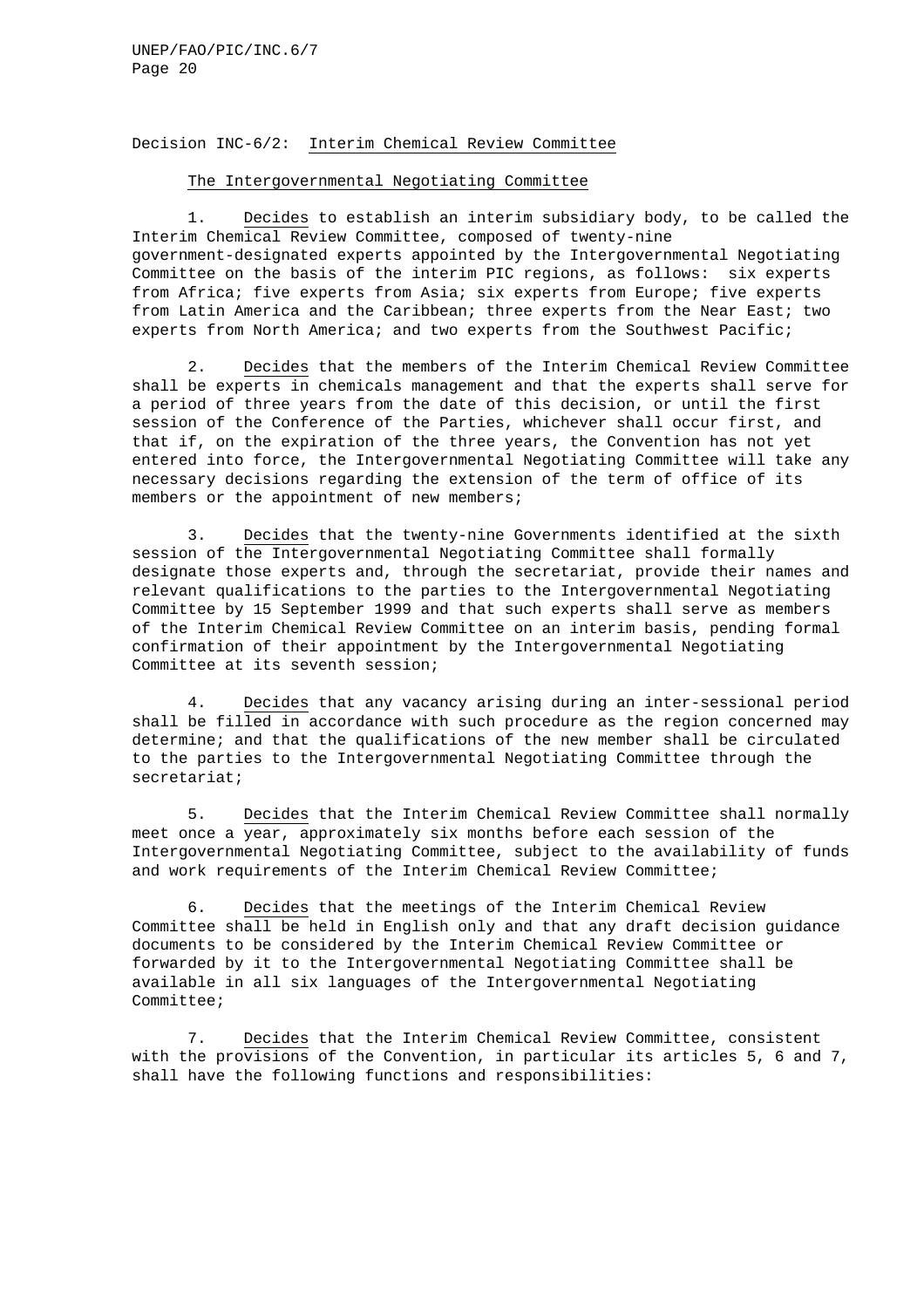(a) Making recommendations on the inclusion of banned and severely restricted chemicals: reviewing the information provided in notifications of final regulatory actions and, in accordance with the criteria set out in Annex II of the Convention, recommending to the Intergovernmental Negotiating Committee whether the chemical in question should be made subject to the interim PIC procedure;

(b) Making recommendations on the inclusion of severely hazardous pesticide formulations: reviewing the information provided in proposals for the inclusion of a severely hazardous pesticide formulation in the interim PIC procedure and, in accordance with the criteria set out in part 3 of Annex IV of the Convention, recommending to the Intergovernmental Negotiating Committee whether the chemical in question should be made subject to the interim PIC procedure;

(c) Preparing draft decision guidance documents: specifically, for each chemical that the Interim Chemical Review Committee has decided to recommend to be made subject to the interim PIC procedure, preparing a draft decision guidance document, which should, at a minimum, be based on the information specified in Annex I of the Convention or, as the case may be, Annex IV, and include information on uses of the chemical in a category other than the category for which the final regulatory action applies;

8. Decides that the sessions of the Interim Chemical Review Committee shall be open to observers in accordance with the rules of procedure of the Intergovernmental Negotiating Committee.

## Decision INC-6/3: Decision guidance documents for already identified chemicals

#### The Intergovernmental Negotiating Committee

1. Decides to adopt the decision guidance documents for the chemicals binapacryl (CAS number 485-31-4; category: pesticide) and toxaphene (CAS number 8001-35-2; category: pesticide), with the effect that these chemicals become subject to the interim PIC procedure as it is defined in paragraph 2 of the resolution on interim arrangements, and to request the secretariat to ensure that the list of manufacturers is correct;

2. Requests Governments, regional economic integration organizations and interested observers to provide clarification to the secretariat on all uses of the chemicals ethylene dichloride (CAS number 107-06-2; category: pesticide) and ethylene oxide (CAS number 75-21-8; category: pesticide) and decides that the Interim Chemical Review Committee shall review the information provided in order to make a further distinction between the industrial and pesticidal uses of those chemicals in the decision guidance documents;

3. Decides that the Interim Chemical Review Committee shall review the chemical maleic hydrazide (CAS number 123-33-1; category: pesticide), addressing, in particular, the impurity hydrazine and the overall policy issues related to adding chemicals to the PIC procedure on the basis of control actions related to contaminants within the substance, rather than to the substance itself and, should it so decide, review and revise, as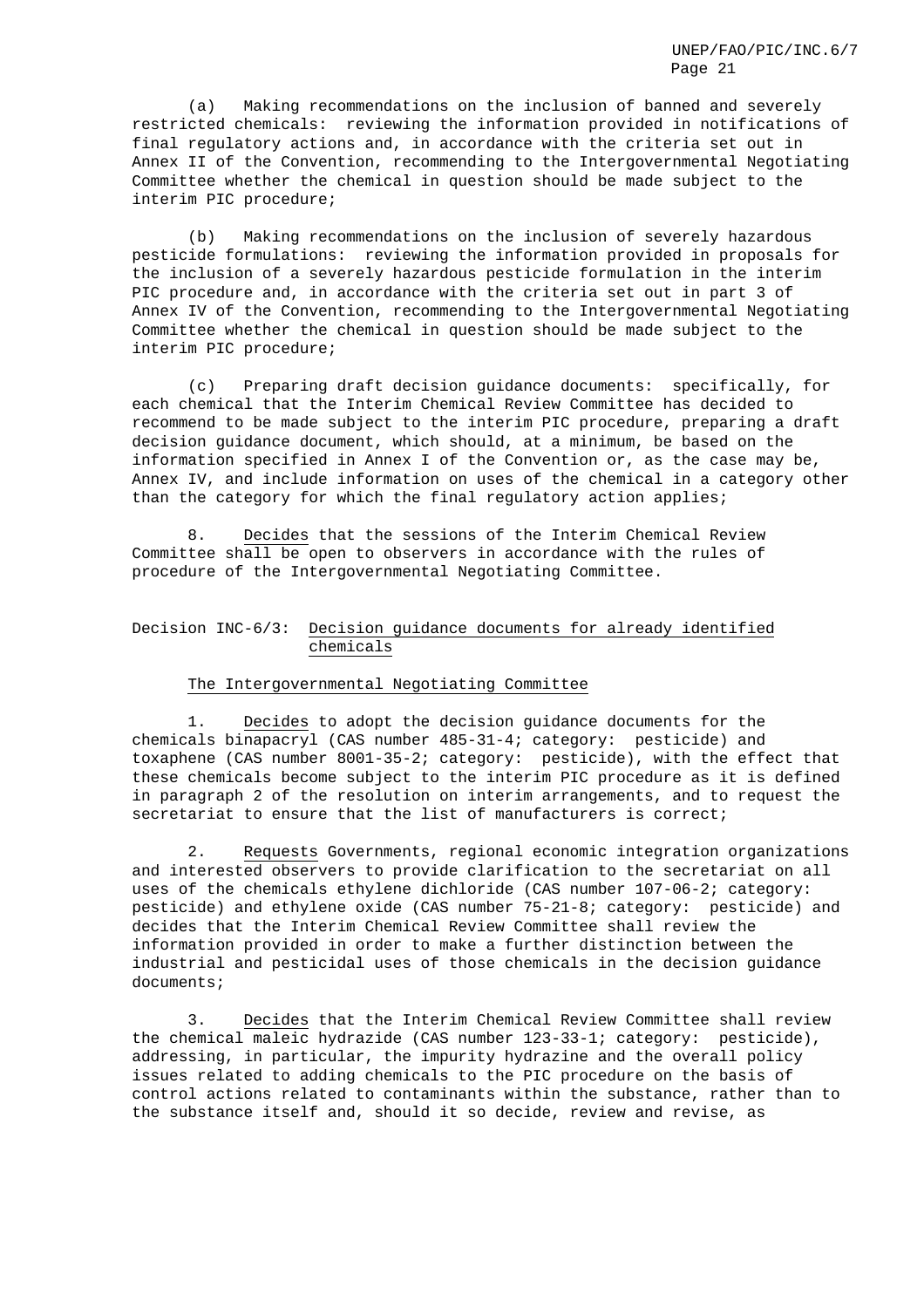appropriate, the draft decision guidance document for that chemical for presentation to the Intergovernmental Negotiating Committee at its next session;

4. Decides that the Interim Chemical Review Committee shall review the chemical bromacil (CAS number 314-40-9; category: pesticide) with regard to the basis for the reported control action and the appropriateness of the inclusion of the chemical in the PIC procedure and, should it so decide, review and revise, as appropriate, the draft decision guidance document for that chemical for presentation to the Intergovernmental Negotiating Committee at its next session;

5. Decides that, following its review and revision, as appropriate, of relevant draft decision guidance documents, the Interim Chemical Review Committee shall forward such draft decision guidance documents to the Intergovernmental Negotiating Committee for its consideration.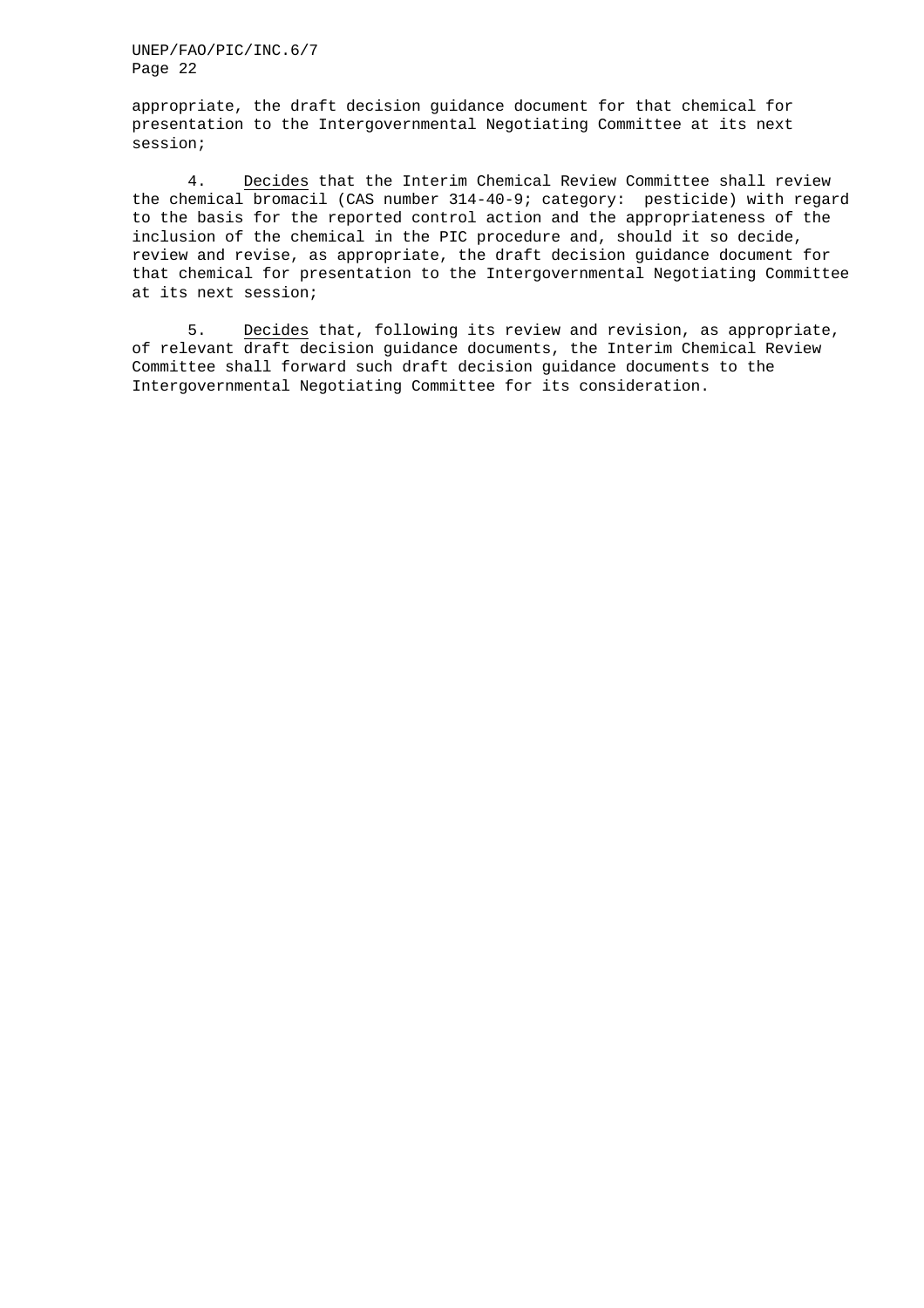#### Annex II

### REVISED BUDGET FOR 1999 AND 2000

| Error! Reference source not found. BUDGET FOR 1999 AND 2000<br>(AS OF JULY 1999)         |                    |                          |                    |                     |  |  |  |  |
|------------------------------------------------------------------------------------------|--------------------|--------------------------|--------------------|---------------------|--|--|--|--|
|                                                                                          | 1999               |                          | 2000               |                     |  |  |  |  |
|                                                                                          | Estimated<br>costs | Allocated<br>amount $e/$ | Estimated<br>costs | Allocated<br>amount |  |  |  |  |
| One session of the<br>Intergovernmental Negotiating<br>Committee in Rome or Geneva<br>a/ | \$678,000          | \$540,140                | \$678,000          | \$0                 |  |  |  |  |
| One meeting of the Interim<br>Chemical Review Committee in<br>Rome or Geneva b/          | \$150,000          | \$0                      | \$150,000          | \$0                 |  |  |  |  |
| Facilitation of<br>implementation and<br>ratification c/                                 | \$180,000          | \$0                      | \$503,000          | \$0                 |  |  |  |  |
| Office automation and<br>databases                                                       | \$132,450          | \$67,800                 | \$0                | \$0                 |  |  |  |  |
| Core Secretariat costs d/                                                                | \$989,000          | \$601,995                | \$989,000          | \$280,000           |  |  |  |  |
| TOTAL                                                                                    | \$2,129,450        | \$1,209,935              | \$2,320,000        | \$280,000           |  |  |  |  |

a/ The figures in table 1 are identical to figures presented to the Intergovernmental Negotiating Committee at its fourth session in the background document UNEP/FAO/PIC/INC.4/INF/1. By fully utilizing the facilities in Rome and Geneva, conference-servicing costs might be reduced by approximately \$75,000- \$100,000, thereby freeing up funds that might be used to support further participation from developing countries.

b/ This figure has been revised, following the establishment of the Interim Chemical Review Committee by the Intergovernmental Negotiating Committee at its sixth session, and is based upon a meeting held in Geneva or Rome, with English as the working language, 20 participants from developing countries and countries with economies in transition and the preparation of four draft decision guidance documents in all six official languages.

 $c$ / The scheduling of the workshops and other activities, and hence the funding needed in 1999 and 2000, has been adjusted on the basis of the guidance provided by the Intergovernmental Negotiating Committee, but still depends on available funding.

d/ Core secretariat costs include the contributions by UNEP and FAO to the operation of the secretariat.

Does not include additional pledges and contributions made by Finland, France, Japan, Norway, Switzerland and the United Kingdom.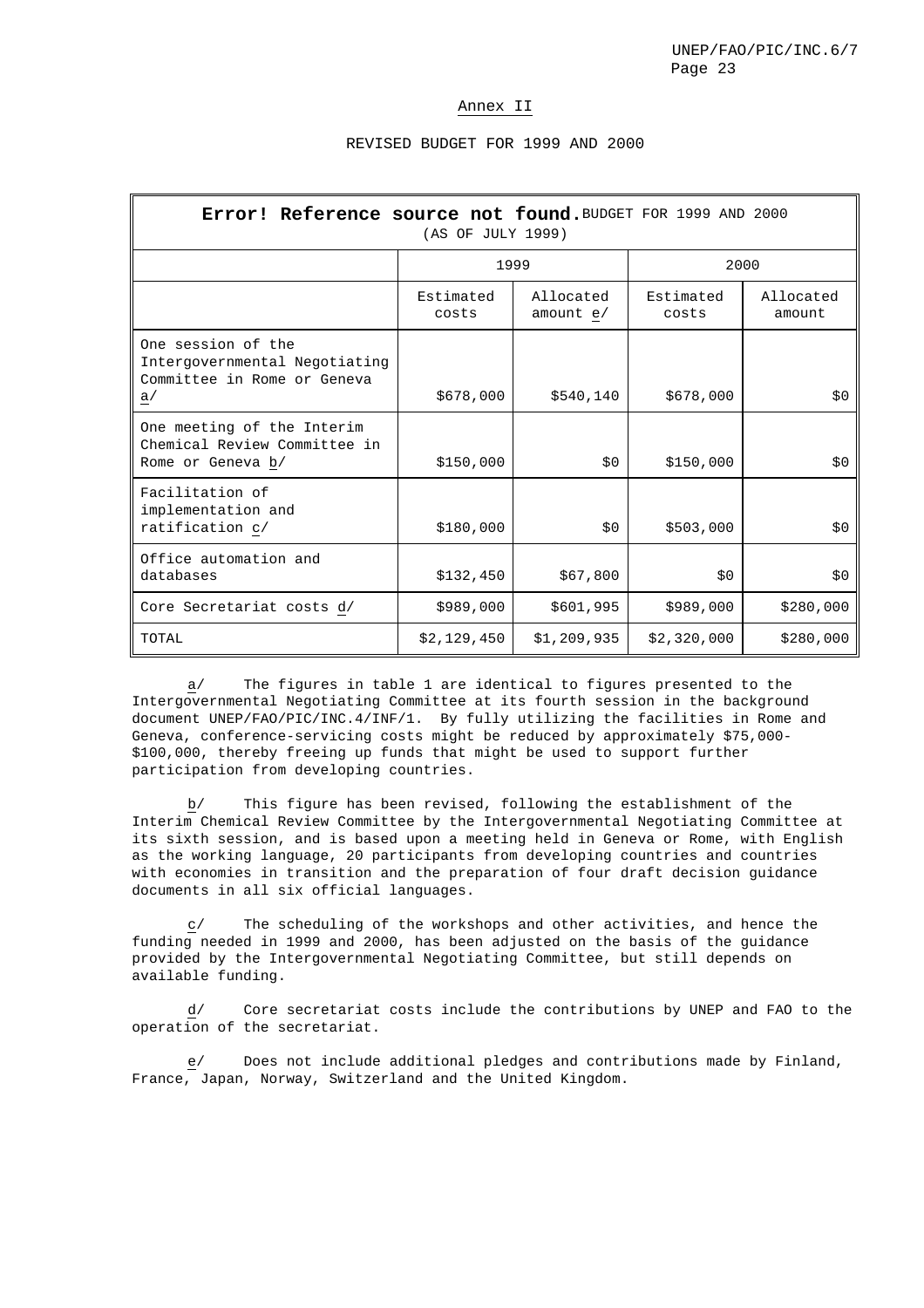# Annex III

## LIST OF DOCUMENTS BEFORE THE COMMITTEE AT ITS SIXTH SESSION

| Error! Reference<br>source not<br>found. SYMBOL                                       | TITLE                                                                                                                                                | DATE        | LANGUAGES                    |
|---------------------------------------------------------------------------------------|------------------------------------------------------------------------------------------------------------------------------------------------------|-------------|------------------------------|
| UNEP/FAO/PIC/INC.6/1/Rev.1                                                            | Provisional agenda                                                                                                                                   | 5 May 99    | A11<br>languages             |
| UNEP/FAO/PIC/INC.6/1/Add.1                                                            | Annotated provisional agenda                                                                                                                         | 24 May 99   | All<br>languages             |
| UNEP/FAO/PIC/INC.6/2                                                                  | Work programme for the interim<br>period                                                                                                             | 12 May 99   | All<br>languages             |
| UNEP/FAO/PIC/INC.6/3                                                                  | Activities of the secretariat in<br>the interim period and review of<br>the situation as regards the<br>trust fund                                   | 27 May 99   | All<br>languages             |
| UNEP/FAO/PIC/INC.6/4                                                                  | Implementation of the interim<br>prior informed consent<br>procedure: establishment of an<br>interim chemical review<br>committee                    | 20 April 99 | All<br>languages             |
| UNEP/FAO/PIC/INC.6/5                                                                  | Implementation of the interim<br>prior informed consent<br>procedure: definition and<br>provisional adoption of the PIC<br>regions                   | 27 May 99   | All<br>languages             |
| UNEP/FAO/PIC/INC.6/6                                                                  | Implementation of the interim<br>prior informed consent<br>procedure: adoption of decision<br>guidance documents for already<br>identified chemicals | 28 May 99   | All<br>languages             |
| UNEP/FAO/PIC/INC.6/6/Add.1                                                            | Draft decision guidance document<br>for binapacryl                                                                                                   | 28 May 99   | English<br>French<br>Spanish |
| UNEP/FAO/PIC/INC.6/6/Add.2                                                            | Draft decision guidance document<br>for bromacil                                                                                                     | 28 May 99   | English<br>French<br>Spanish |
| UNEP/FAO/PIC/INC.6/6/Add.3                                                            | Draft decision quidance document<br>for ethylene dichloride                                                                                          | 28 May 99   | English<br>French<br>Spanish |
| UNEP/FAO/PIC/INC.6/6/Add.4                                                            | Draft decision quidance document<br>for ethylene oxide                                                                                               | 28 May 99   | English<br>French<br>Spanish |
| UNEP/FAO/PIC/INC.6/6/Add.5                                                            | Draft decision guidance document<br>for maleic hydrazide                                                                                             | 28 May 99   | English<br>French<br>Spanish |
| UNEP/FAO/PIC/INC.6/6/Add.6                                                            | Draft decision guidance document<br>for toxaphene                                                                                                    | 28 May 99   | English<br>French<br>Spanish |
| Status of signature and<br>UNEP/FAO/PIC/INC.6/INF/1<br>ratification of the Convention |                                                                                                                                                      | 17 June 99  | English only                 |